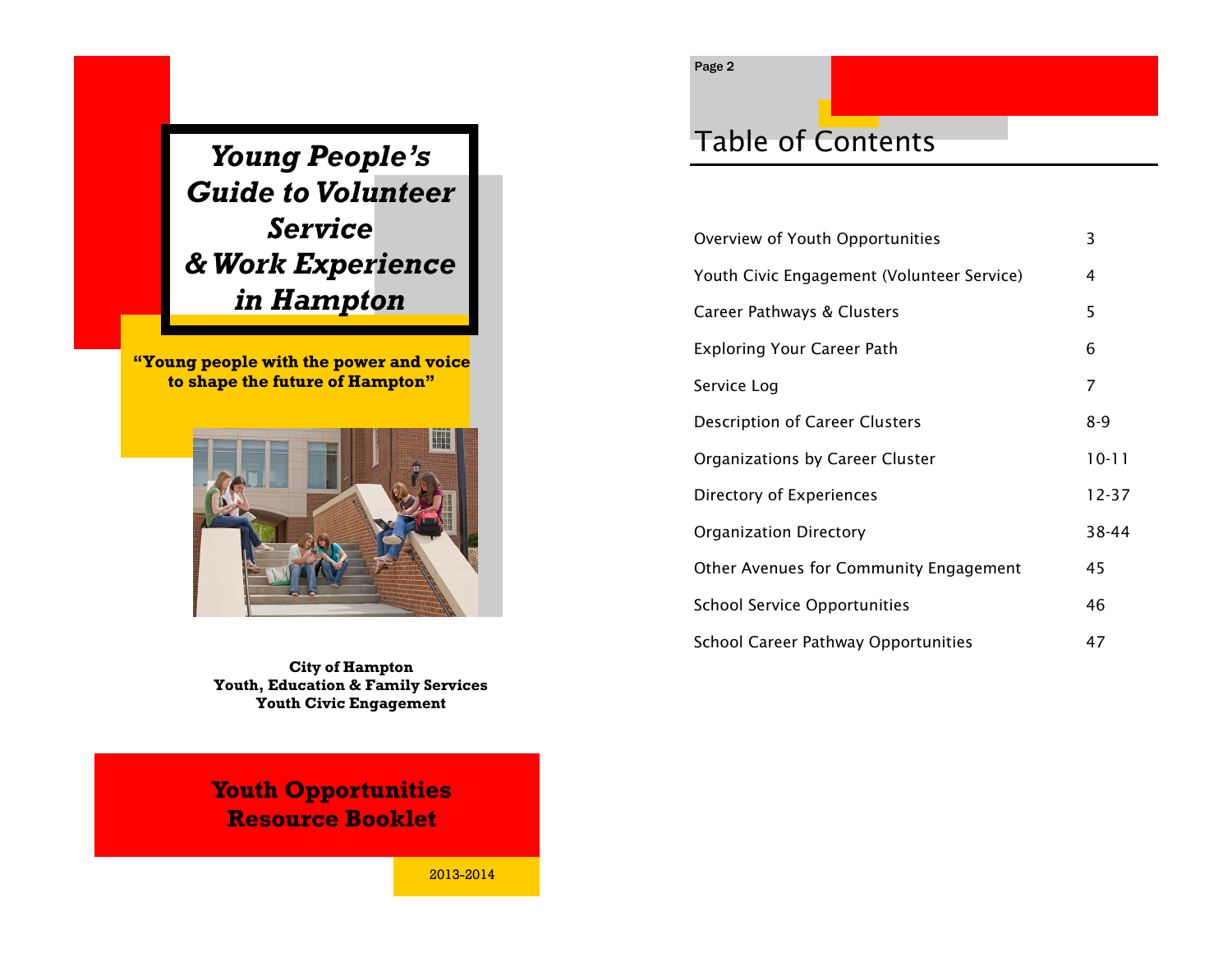### **Overview of Youth Opportunities**

This resource booklet contains information to help youth, of all ages, learn more about the variety of opportunities available to youth to make a difference in their community by volunteering and gain work experience in career filed that interests them.

For more than twenty years, the City of Hampton has viewed its young people as vital resources. Our goal is to continually engage young people in meaningful roles in which they can make an impact in their community and government.

This resource booklet seeks to meet nonprofit organizations' and government agencies' need for volunteers with young people's desire to give back in ways that they find fulfilling. We know that youth have varying schedules, transportation constraints, along with enthusiasm to serve in areas that are of particular interests to them.

In addition, because that young people are passionate about not only volunteering but gaining work experience, this booklet also provides information on a variety of work opportunities (including training programs, leadership, service, and employment) that will assist youth in fulfilling their desire to service their community while gaining meaningful work experiences.

We hope that this book assist you in finding the right opportunity for you to serve your community. In addition, we encourage you to seek additional information on employment should contact the **Youth Career Café** at 757-249-2104.



Should you have any suggestions or need additional general information about youth civic engagement, career pathway, or career and workplace readiness opportunities, please call 727-2712.

Joy P. Jackson, Youth Development Manager

### Page 4

### **Youth Civic Engagement (Volunteer Service)**

Youth civic engagement, or volunteer service, includes a spectrum of opportunities and roles from one-time events, to weekly or monthly service projects, to longterm leadership commitments. In Hampton, we organize civic engagement opportunities by the type of role that youth fulfill.

| <b>Youth Civic Engagement</b><br>(Volunteer Service)<br><b>ROLE</b> | <b>DESCRIPTION</b>                                                                                                                                         |
|---------------------------------------------------------------------|------------------------------------------------------------------------------------------------------------------------------------------------------------|
| <b>Shared Leadership</b>                                            | Participation in roles of shared leader-<br>ship with adults (e.g. Hampton Youth<br>Commission, School Board Youth Rep-<br>resentatives)                   |
| <b>Advisory &amp; Consultation</b>                                  | Participation in an advisory capacity by<br>providing youth and adult leaders with<br>input and consultation (e.g. Neighbor-<br>hood Youth Advisory Board) |
| Involvement                                                         | Participation in service projects and<br>service learning (e.g. KICK Curriculum,<br>fundraising events, etc.)                                              |

Throughout the Resource Booklet you will find opportunities listed by "Experience Type." Volunteer experiences will be designated as Service or Leadership.

Service opportunities include any opportunities under the role of involvement listed above.

Leadership opportunities include any experiences in the advisory & consultation role or shared leadership role.

In addition to opportunities being listed as service and leadership other, employment and training experiences are also included.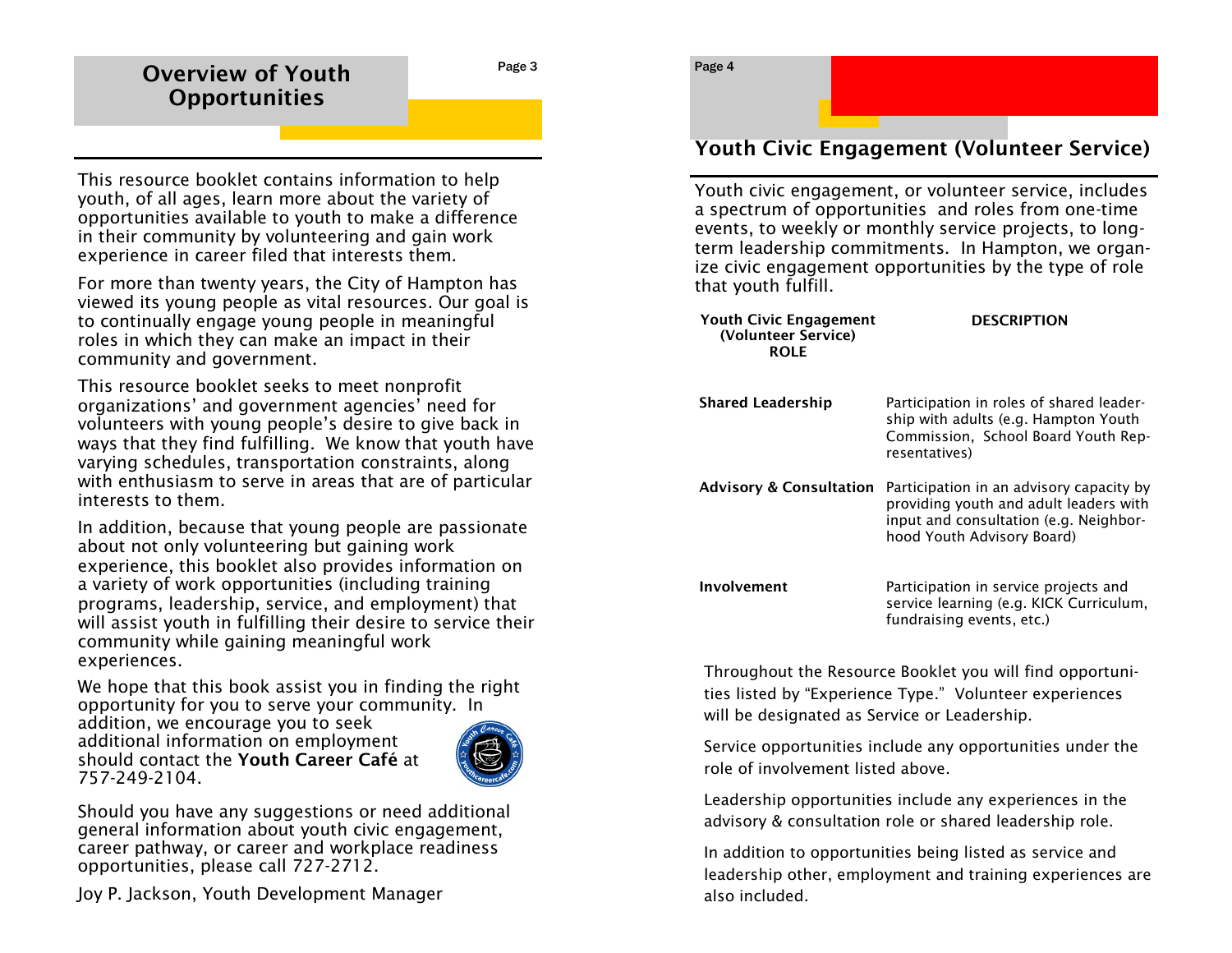## Career Pathways & Clusters

Today's employers are concerned in both the private and public sector about the gap that exists between the skills required in today's workplace and those exhibited by potential and incumbent employees. Businesses have trouble finding and hiring people who have basic skills and who are ready for training for specific jobs.

As a young person, discovering as much about your passions and career interests sooner rather than later is essential to get set on the pathway that will lead you to your only personal success.

To do that, "Career Pathways and Career Clusters" provide a way to learn more about careers and work. Career Pathways provide you with a way to link your personal interests and passions with your formal education and real-life experiences in the community. The hope is that all youth will graduate from school equipped with not only the skills but a clear understanding of their own personal pathway to a successful career.

While the opportunity to explore a career might begin in class through a variety of courses, the experience does not have to stop there. Get involved in extra-curricular activities, service learning, leadership opportunities to enhance your experience. The journey starts now...

\*In this resource booklet you will find experiences categorized by "Career Cluster" to assist you in exploring a variety of career opportunities.

### **Exploring Your Career Path**

A career path is a map from where you are today to your desired career. Many people have a goal in mind, a dream job for which they are striving, while others aren't quite sure what the future holds for their professional life and need a nudge. Below are some questions that can assist you at any stage in exploring possible future careers.

\_\_\_\_\_\_\_\_\_\_\_\_\_\_\_\_\_\_\_\_\_\_\_\_\_\_\_\_\_\_\_\_\_\_\_\_\_\_\_\_\_\_\_\_\_\_\_\_\_\_\_\_\_\_\_\_\_\_\_ \_\_\_\_\_\_\_\_\_\_\_\_\_\_\_\_\_\_\_\_\_\_\_\_\_\_\_\_\_\_\_\_\_\_\_\_\_\_\_\_\_\_\_\_\_\_\_\_\_\_\_\_\_\_\_\_\_\_\_

What are my current skills?

What are my current interests? Think about subjects you like, other people's jobs that sound interesting and career clusters about which you would like to know more.

\_\_\_\_\_\_\_\_\_\_\_\_\_\_\_\_\_\_\_\_\_\_\_\_\_\_\_\_\_\_\_\_\_\_\_\_\_\_\_\_\_\_\_\_\_\_\_\_\_\_\_\_\_\_\_\_\_\_\_ \_\_\_\_\_\_\_\_\_\_\_\_\_\_\_\_\_\_\_\_\_\_\_\_\_\_\_\_\_\_\_\_\_\_\_\_\_\_\_\_\_\_\_\_\_\_\_\_\_\_\_\_\_\_\_\_\_\_\_

\_\_\_\_\_\_\_\_\_\_\_\_\_\_\_\_\_\_\_\_\_\_\_\_\_\_\_\_\_\_\_\_\_\_\_\_\_\_\_\_\_\_\_\_\_\_\_\_\_\_\_\_\_\_\_\_\_\_\_ \_\_\_\_\_\_\_\_\_\_\_\_\_\_\_\_\_\_\_\_\_\_\_\_\_\_\_\_\_\_\_\_\_\_\_\_\_\_\_\_\_\_\_\_\_\_\_\_\_\_\_\_\_\_\_\_\_\_\_

What is my wish list for my perfect job?

What courses have I taken (or would you like to take), perhaps, as electives that interest me?

\_\_\_\_\_\_\_\_\_\_\_\_\_\_\_\_\_\_\_\_\_\_\_\_\_\_\_\_\_\_\_\_\_\_\_\_\_\_\_\_\_\_\_\_\_\_\_\_\_\_\_\_\_\_\_\_\_\_\_ \_\_\_\_\_\_\_\_\_\_\_\_\_\_\_\_\_\_\_\_\_\_\_\_\_\_\_\_\_\_\_\_\_\_\_\_\_\_\_\_\_\_\_\_\_\_\_\_\_\_\_\_\_\_\_\_\_\_\_

Are the preceding questions aligned to a particular career cluster? \_\_\_\_\_\_\_\_\_\_\_\_\_\_\_\_\_\_\_\_\_\_\_\_\_\_\_\_\_\_\_\_\_\_\_\_\_\_\_\_\_\_\_\_\_\_\_\_\_\_\_\_\_\_\_\_\_\_\_

Use the answers to these questions to guide your search for volunteer, training and work opportunities. Should you not find experiences in this booklet in your field of interest, in addition to contacting the Youth Career Café and the Youth Civic Engagement Office, speak to your guidance counselor and teachers that teach classes related to your interests for other ideas on opportunities that might be available to you.

\_\_\_\_\_\_\_\_\_\_\_\_\_\_\_\_\_\_\_\_\_\_\_\_\_\_\_\_\_\_\_\_\_\_\_\_\_\_\_\_\_\_\_\_\_\_\_\_\_\_\_\_\_\_\_\_\_\_\_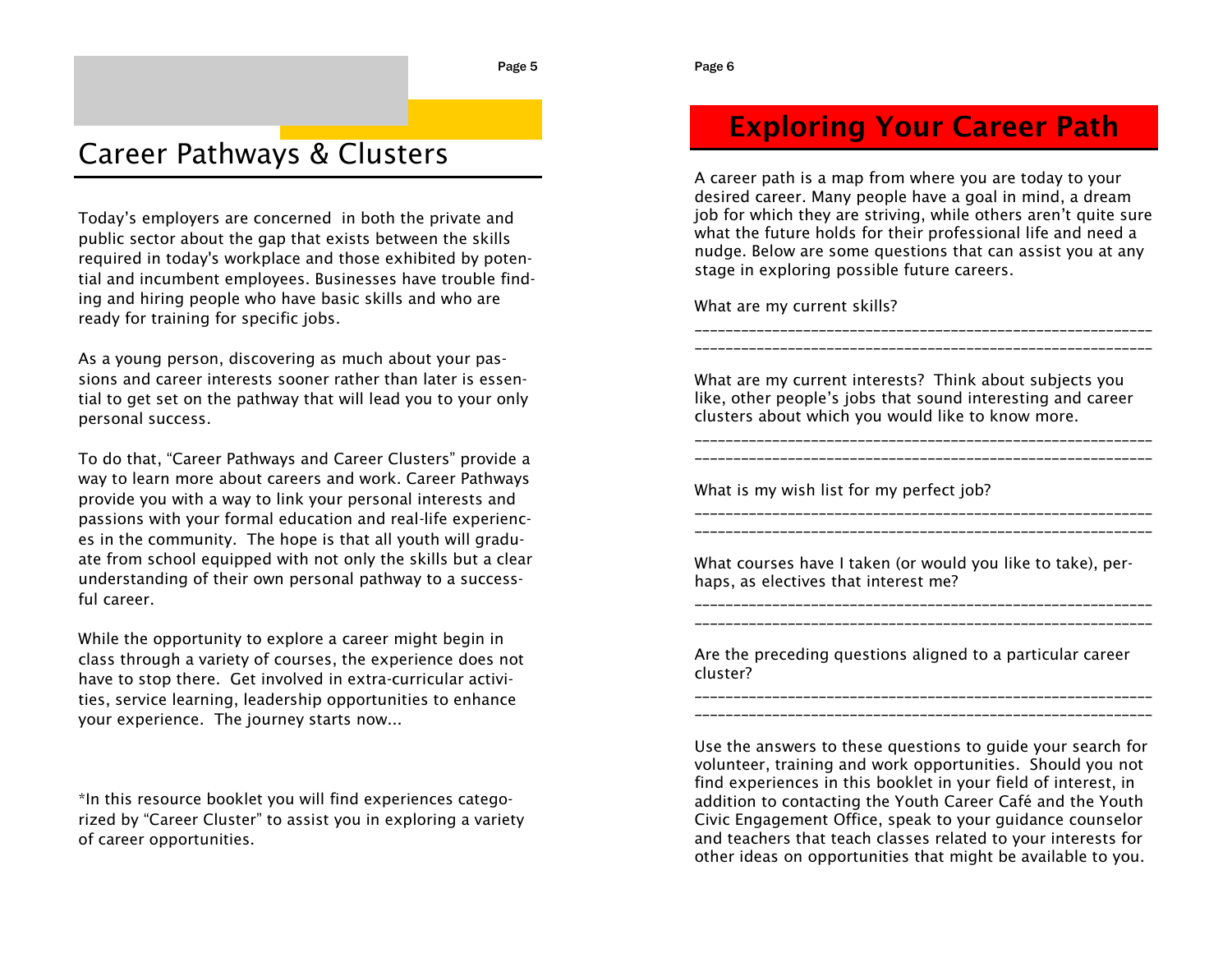### **Service Log**

| Student Name ___________________ |  |  |                                 |  |
|----------------------------------|--|--|---------------------------------|--|
| Organization                     |  |  | Date Hours Supervisor Signature |  |
|                                  |  |  |                                 |  |
| __________                       |  |  | ------------                    |  |
| -------------                    |  |  | -----------                     |  |
|                                  |  |  | ------------                    |  |
|                                  |  |  |                                 |  |
|                                  |  |  |                                 |  |
| ------------                     |  |  |                                 |  |
| -------------                    |  |  | ----------                      |  |
|                                  |  |  |                                 |  |
|                                  |  |  | ----------                      |  |
| -------------                    |  |  | ____________                    |  |
| -----------------                |  |  | _____________                   |  |
|                                  |  |  | ____________                    |  |
|                                  |  |  |                                 |  |
|                                  |  |  |                                 |  |
|                                  |  |  |                                 |  |
|                                  |  |  | ----------                      |  |
|                                  |  |  | ----------                      |  |
|                                  |  |  |                                 |  |
| ___________                      |  |  | ____________                    |  |
| --------------                   |  |  | ------------------              |  |
|                                  |  |  |                                 |  |
|                                  |  |  |                                 |  |
| __________                       |  |  | ----------                      |  |
|                                  |  |  |                                 |  |
|                                  |  |  |                                 |  |

## Description of Career Clusters

### *Agriculture, Food & Natural Resource*

The production, processing, marketing, distribution, financing, and development of agricultural commodities and resources including food, fiber, wood products, natural resources, horticulture, and other plan and animal products/resources.

#### *Architecture & Construction*

Careers in designing, planning, managing, building and maintaining the built environment.

#### *Arts, A/V Technology & Communications*

Designing, producing, exhibiting, performing, writing, and publishing multimedia content including visual and performing arts and design, journalism, and entertainment services.

#### *Business Management & Administration*

Careers in planning, organizing, directing and evaluating business functions essential to efficient and productive business operations.

#### *Education & Training*

Planning, management and providing education and training services, and related learning support services such as administration, teaching/training, administrative support and professional support services.

### *Finance*

Page 8

Planning and related services for financial and investment planning, banking, insurance, and business financial management

### *Government & Public Administration*

Planning and executing government functions at the local, state and federal levels, including governance, national security, foreign service, planning, revenue and taxation, and regulations.

#### *Health Science*

Planning, managing, and providing therapeutic services, diagnostic services, health informatics, support services, and biotechnology research and development.

#### *Hospitality & Tourism*

Preparing individuals for employment related to families and human needs such as restaurant and food/beverage services, lodging, travel and tourism, recreation, amusement and attractions.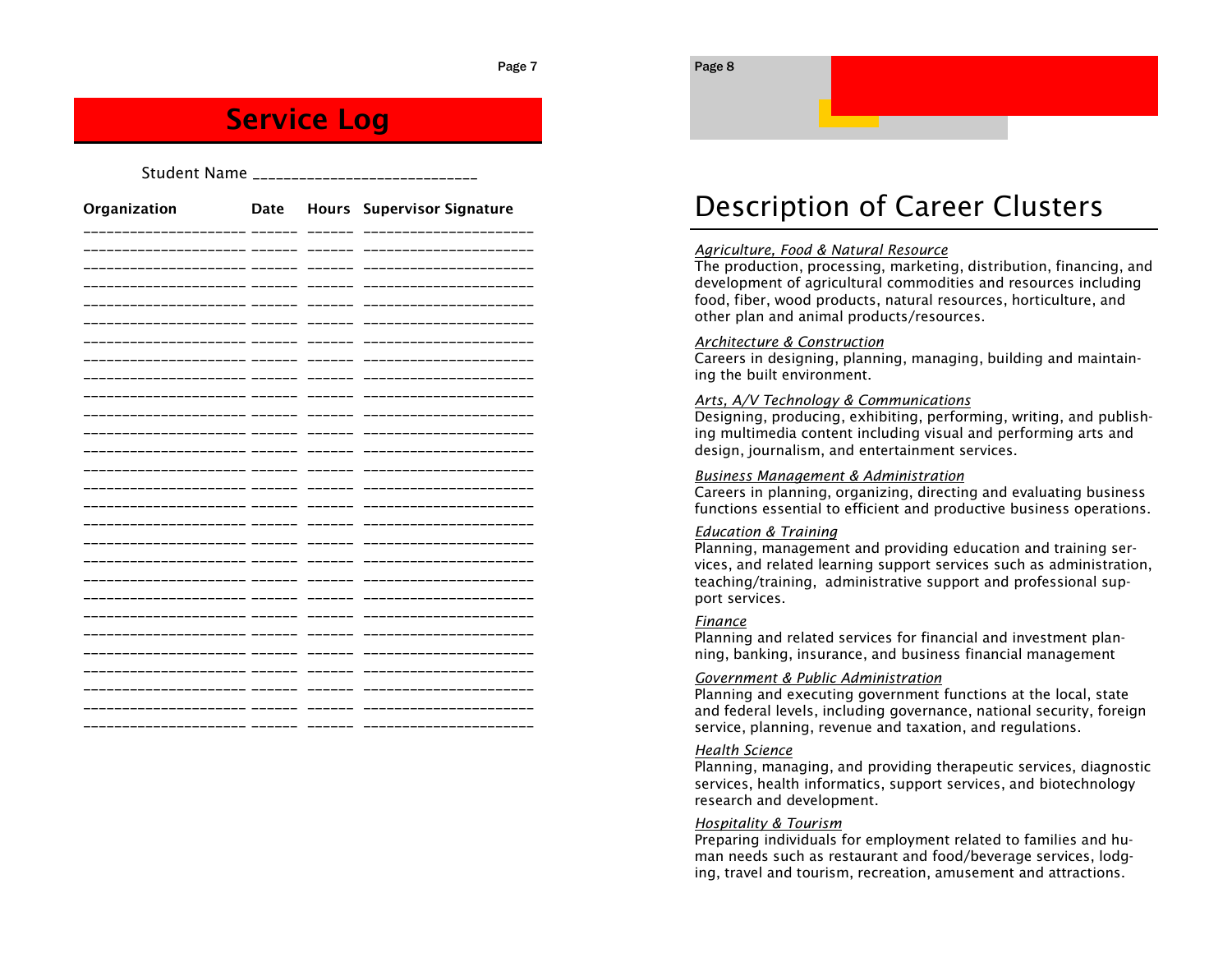### Description of Career Clusters con't

#### *Human Services*

Preparing individuals for employment related to families and human needs such as counseling and mental health services, family and community services, personal care, and consumer services.

#### *Information Technology*

Building linkages in IT occupations for entry level, technical, and professional careers related to the design, development, support and management of hardware, software, multimedia and systems integration services.

### *Law, Public Safety, Corrections & Security*

Planning, managing and providing legal, public safety, protective service and homeland security, including professional and technical support services.

### *Manufacturing*

Planning, managing and performing the processing of material into intermediate or final products and related professional and technical support activities such as production planning and control, maintenance and manufacturing/process engineering.

#### *Marketing*

Planning, managing, and performing marketing activities to reach organizational objectives such as brand management, professional sales, merchandising, marketing communications and market research.

### *Science, Technology, Engineering & Mathematics*

Planning, managing, and providing scientific research and professional and technical services (e.g. physical science, social science, engineering) including laboratory and testing services, and research and development services.

### *Transportation, Distribution & Logistics*

The planning, management, and movement of people, materials, and goods by road, pipeline, air, rail, and water and related professional and technical support services such as transportation infrastructure planning and management, logistics services, mobile equipment and facility maintenance.

Information on clusters from www.careertech.org

### **ORGANIZATIONS BY CAREER CLUSTER\***

### *Agriculture, Food & Natural Resource*

Animal Aid Society Clean City Commission Hampton Parks & Recreation Peninsula SPCA Virginia Cooperative Extension Virginia Living Museum

*Architecture & Construction*

### *Arts, A/V Technology & Communications*

*Business Management & Administration* American Red Cross Boys & Girls Clubs of the Virginia Peninsula

### *Education & Training*

Alternatives, Inc. Big Brothers Big Sisters of the Greater Virginia Peninsula Hampton-Newport News Community Builders Network Hampton Public Library Parenting Education (Youth, Education & Family Services) Virginia Air & Space Center Virginia Cooperative Extension

#### *Finance*

#### *Government & Public Administration*

Alternatives, Inc. Community Development Department, City of Hampton

#### *Health Science*

American Redcross Hampton Health District (Virginia Department of Health) Sentara Careplex

*Hospitality & Tourism* Hampton History Museum Hampton Parks & Recreation Virginia Living Museum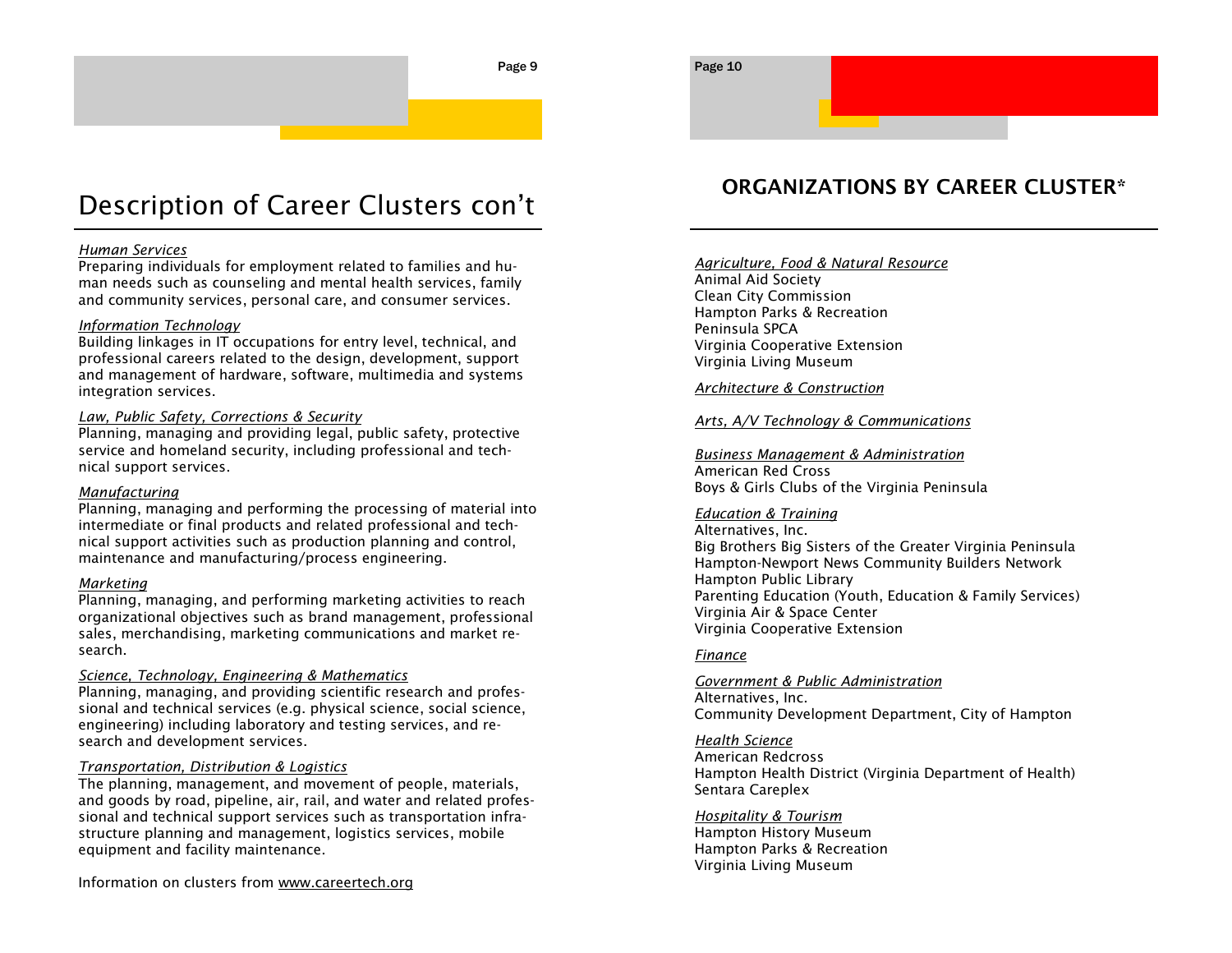### **CAREER CLUSTERS con't**

*Human Services*

Alternatives, Inc. The Arc of the Virginia Peninsula Big Brothers Big Sisters of the Greater Virginia Peninsula Boys and Girls Club of the Virginia Peninsula Girls, Inc. Hampton-Newport News Community Builders Network Hampton Public Library Hampton Teen Center Parenting Education (Youth, Education & Family Services) Salvation Army Transitions Family Violence Services Y. H. Thomas Community Center YMCA

*Information Technology* Hampton Public Library

*Law, Public Safety, Corrections & Security* Hampton Police Department

### *Manufacturing*

*Marketing* Boys and Girls Club of the Virginia Peninsula

*Science, Technology, Engineering & Mathematics* Virginia Air & Space Center

### *Transportation, Distribution & Logistics*

\*Organizations listed by opportunities offered in that particular career cluster.

These categories are the 16 Career Clusters used by the Virginia Department of Education which are designed to help youth explore careers and design their course.

### **Directory of Experiences**

### Alternatives, Inc.

*Organization Description:* Alternatives Inc.'s vision is "Healthy, principled and creative young people fully engaged in the life of the community.

*Group:* **Uth ACT (Youth Achieving Change Together)**

*Group Type*: Youth civic Engagement and activism *Experience Type*: Leadership; *Career Cluster(s)*: Human services; Government & Public Administration

*Position(s)*: Officers and Member positions available

*Group Description/Duties & Responsibilities*:

 $U<sup>th</sup>$  ACT members are leading the charge (from a youth perspective) on reducing the drop out problem in Hampton and Newport News. Youth members sign up for one or more committees to address various aspects of the drop out problem:

*1) Awareness:* Plan and host drop out awareness assemblies for their school and a regional conference called "Peninsula Grad-Nation Summit'

*2) Advocacy:* Propose 'school improvement' policy recommendations to local representatives and to state and national representatives in Richmond and Washington, DC

*3) Education:* Lead the 'Leaders and Readers' literacy program with children, grades K-3. Teens are trained in the program and work with a partner to provide reading reinforcement to below grade level readers

| Age(s)/Grade: | Grades 9-12                                                   |
|---------------|---------------------------------------------------------------|
| Application:  | No (signed parental permission form required)                 |
| Training:     | Time of Year: Year Round<br>Yes                               |
| Start Date:   | $(1st$ semester) Sept 15, 2013 and                            |
|               | (2 <sup>nd</sup> semester) January 30 <sup>th</sup> , 2014    |
| Duration:     | Flexible-(Can participate year round or $\frac{1}{2}$ a year) |
| Commitment:   | 1 meeting per week for at least 1/2 of the year               |
|               | Meeting Dates: Varies (most meetings occur between 4-6pm)     |
|               | Meeting Location: Hampton Teen Center or Alternatives, Inc.   |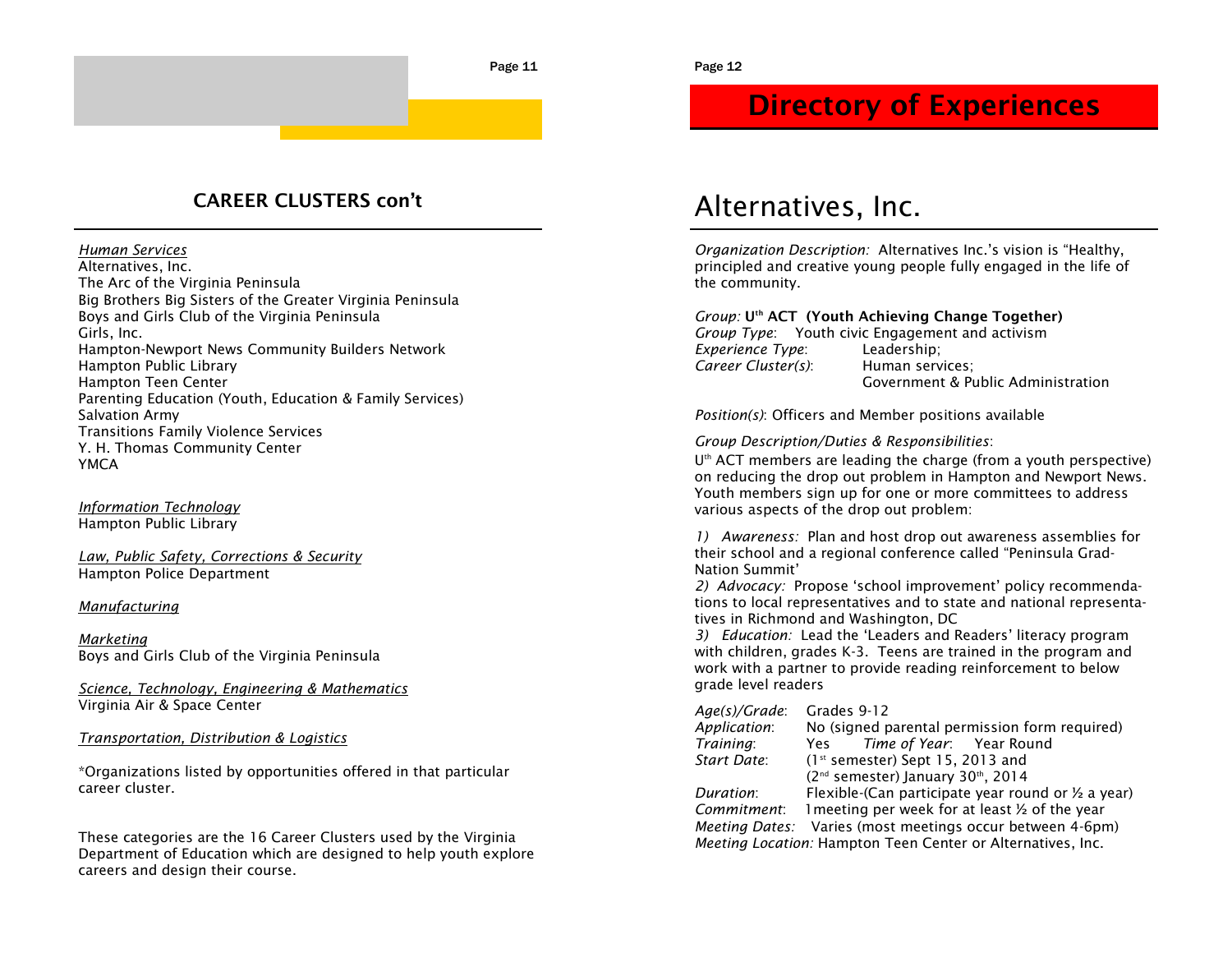### American Red Cross

*Organization Description*: The Red Cross is the nation's foremost volunteer emergency services organization. Our mission is to help prevent and relieve human suffering.

| Position(s):<br>Experience Type:<br>Career Cluster(s): | Volunteer<br>Service<br><b>Health Sciences</b>                                |  |  |
|--------------------------------------------------------|-------------------------------------------------------------------------------|--|--|
| Duties & Responsibilities:                             |                                                                               |  |  |
| $Age(s)$ :                                             | 13-17 years old                                                               |  |  |
| Chaperon Reg'd:<br>Application Reg'd:                  | Nο<br>Yes (online)                                                            |  |  |
| Training:                                              | Volunteer orientation<br>(2 <sup>nd</sup> Wednesday of every month at<br>6pm) |  |  |
| Start Date:                                            | Flexible<br>Duration:<br>Ongoing                                              |  |  |

*Time of Year*: Year Round

*Commitment*: Not specific; however if during the summer (one shift a week for 4 hours)

*Notes*: General Volunteer-blood drives (registration & cantine), community fairs, at office work (answering phones, mailings)

Page 14

## Animal Aid Society

*Organization Description:* The Animal Aid Society is a "No-Kill" dog shelter. It is a nonprofit organization which receives no funding from state or federal agencies. All of the funds required to maintain the shelter and care for the dogs come from donations and special fund-raising events. Donations to the shelter are tax deductible.

| Position(s):<br>Experience Type:<br>Career Cluster(s): |              | Dog Walker<br>Service<br>Agriculture, Food & Natural Resource |          |
|--------------------------------------------------------|--------------|---------------------------------------------------------------|----------|
| Duties & Responsibilities: Walk dogs                   |              |                                                               |          |
| $Age(s)$ :                                             |              | 17 and under                                                  |          |
| Chaperon Req'd:                                        | Yes          |                                                               |          |
| Application:                                           | Yes (online) |                                                               |          |
| Training:                                              | No           |                                                               |          |
|                                                        |              |                                                               |          |
| Start Date:                                            | Ongoing      | Duration:                                                     | Flexible |
| <i>Time of Year:</i> Year Round                        |              |                                                               |          |
| Commitment: No                                         |              |                                                               |          |

*Notes:* A "Dog Walking" form needs to be signed each time a chaperon accompanies a student 17 and under. At any given time, there are only three dog walkers permitted at one time.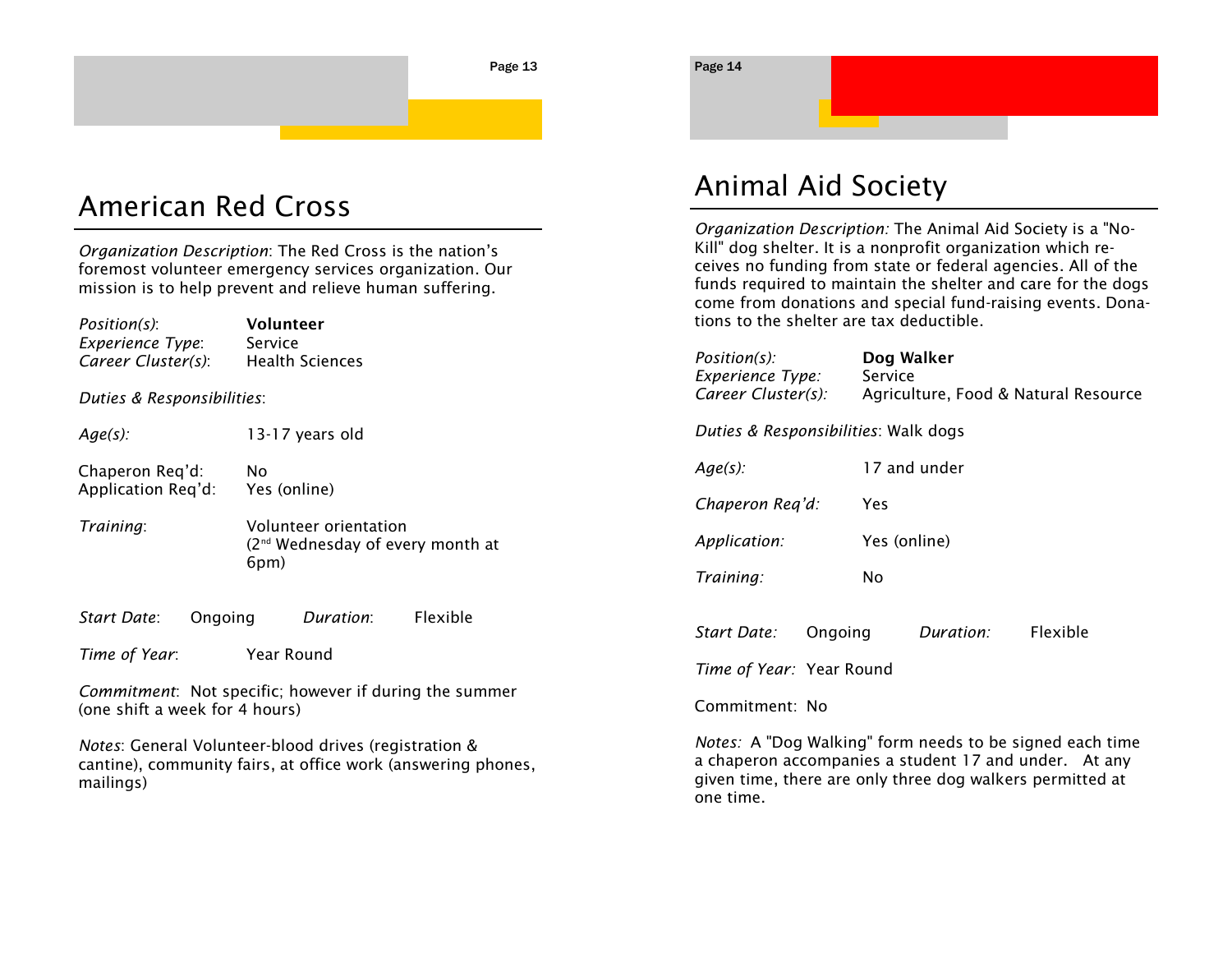## Big Brothers Big Sisters

*Organization Description:* Big Brothers Big Sisters of the Greater Virginia Peninsula matches adult volunteers, high school students, or college students with children grades K-8. The High School Bigs Program pairs high-school youth with elementary school students. High school students meet with their mentees at the elementary school, during school hours.

*Position(s)*: **High School Big (Mentor)** *Experience Type:* Service *Career Cluster(s):* Human Services; Education & Training

*Duties & Responsibilities*: Develop a relationship with the child while spend time together eating lunch, working on homework, playing games, or talking.

*Age(s)*: Must be in high school (preferably Juniors and Seniors)

*Chaperon Req'd*: No

*Application*: Yes (references required)

*Training*: Yes

*Start Date*: September

*Start Date: Varies*

*Time of Year*: School Year

*Commitment*: One school year, up to one hour a week

*Notes*: Ability to earn volunteer hours toward graduation requirements

### Boys & Girls Club of the Virginia Peninsula

*Organization Description:* To enable all young people, especially those who need us most, to realize their full potential as productive, caring, and responsible citizens.

*Experience Type*: Service *Career Cluster(s):* Marketing

Page 16

*Position(s)*: **Thrift Store Volunteers**

*Duties & Responsibilities*: Assisting donors with donations and providing excellent customer service as well as assisting with maintaining a clean and well-stocked showroom and clean and organized receiving/processing room. Also, learn how to work the register along with staff at the front counter.

*Age(s)*: 15 & up *Chaperon Req'd*: No *Application*: Background Consent Form *Training*: Customer service, cashier, sort, price, and label items *Start Date*: Ongoing *Duration*: Flexible *Time of Year*: Year Round *Commitment*: No commitment required

*Notes*: Boys & Girls Club Thrift Store locations:

Yorktown 4827 George Washington Memorial Hwy Yorktown, VA 23692 Newport News 12621 Warwick Blvd. Newport News, VA 23606 Hampton 1961 East Pembroke Ave. Hampton, VA 23663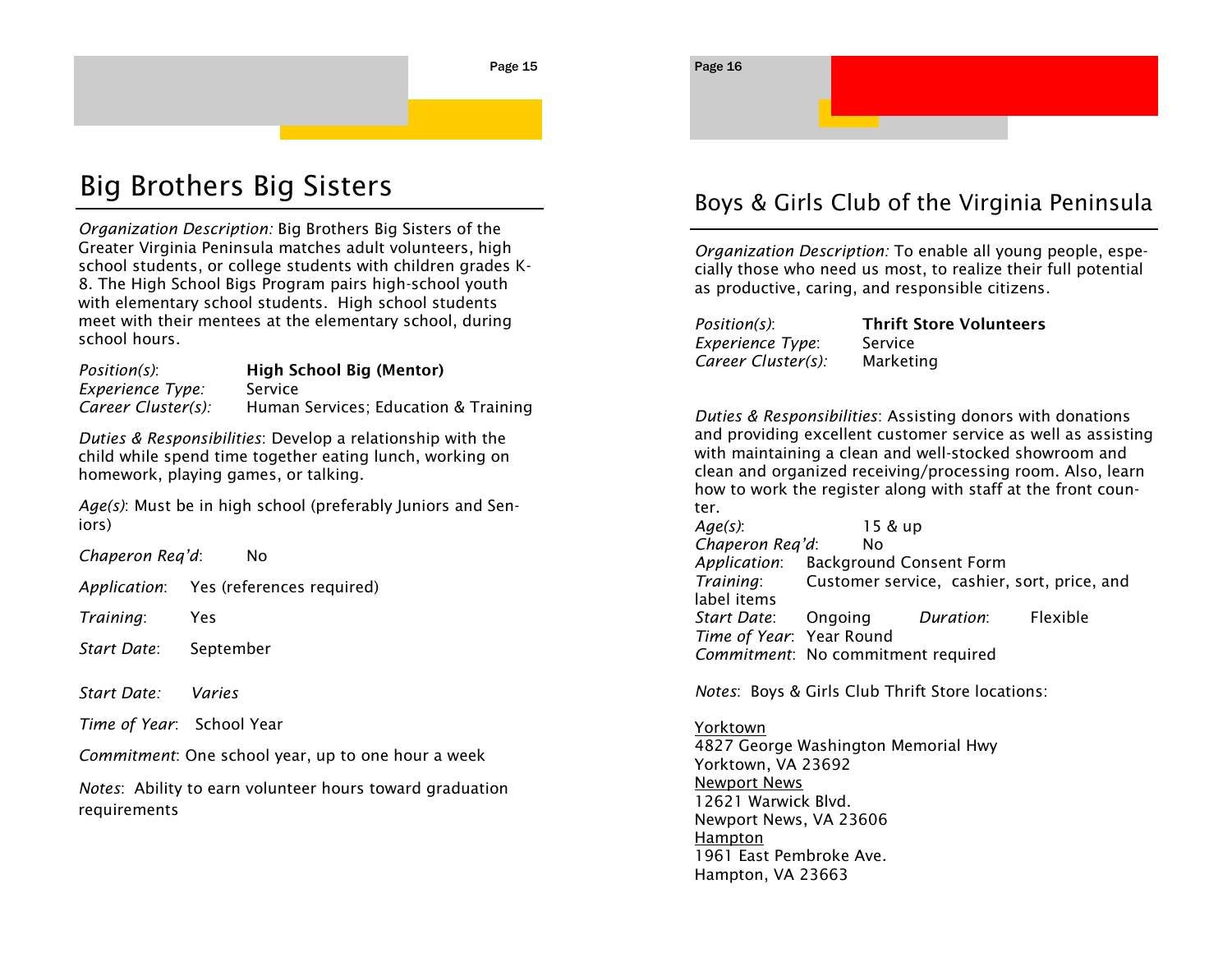## Citizens Unity Commission

*Organization Description:* Promotes and sponsors activities and events that bring diverse citizens together. Diversity Education is available for all individuals, businesses, schools, etc. dealing with community and workplace.

| <i>Position(s)</i> : | Member                             |
|----------------------|------------------------------------|
| Experience Type:     | Leadership (advisory)              |
| Career Cluster(s):   | Government & Public Administration |

*Duties & Responsibilities*: Promotes and sponsors activities and events that bring diverse citizens together. Diversity Education is available for all individuals, businesses, schools, etc. dealing with community and workplace.

| $Age(s)$ :         |            | Must be in high school                    |     |  |
|--------------------|------------|-------------------------------------------|-----|--|
| Chaperon Reg'd:    | No         |                                           |     |  |
| Application:       | Yes        | Training:                                 | ves |  |
| Start Date:        | Set        |                                           |     |  |
| Duration:          | Set        |                                           |     |  |
| Time of Year:      | Year Round |                                           |     |  |
| Commitment:        |            | One full year (1 year commitment, renewa- |     |  |
| ble at year's end) |            |                                           |     |  |

*Meeting Dates:* Call for more information *Meeting Location:* City Hall

## Girls, Inc.

Organization Description: Girls Inc. inspires all girls to be strong, smart, and bold through life-changing programs and experiences that help girls navigate gender, economic, and social barriers. Research-based curricula, delivered by trained, mentoring professionals in a positive all-girl environment equip girls to achieve academically; lead healthy and physically active lives; manage money; navigate media messages; and discover an interest in science, technology, engineering, and math. The network of local Girls Inc. nonprofit organizations serves 125,000 girls ages 6 - 18 annually across the United States and Canada.

*Position (s)*: **Youth Volunteer** *Experience Type*: Service

*Career Cluster(s)*: Human Services; Education & Training

*Duties & Responsibilities*: Assist with activities for youth participating in programs

*Age (s)*: 16 and up *Chaperon Req'd*: No *Application*: yes (online) *Training*: yes *Start Date*: Ongoing *Duration*: Flexible *Time of Year*: Year Round *Commitment*: Open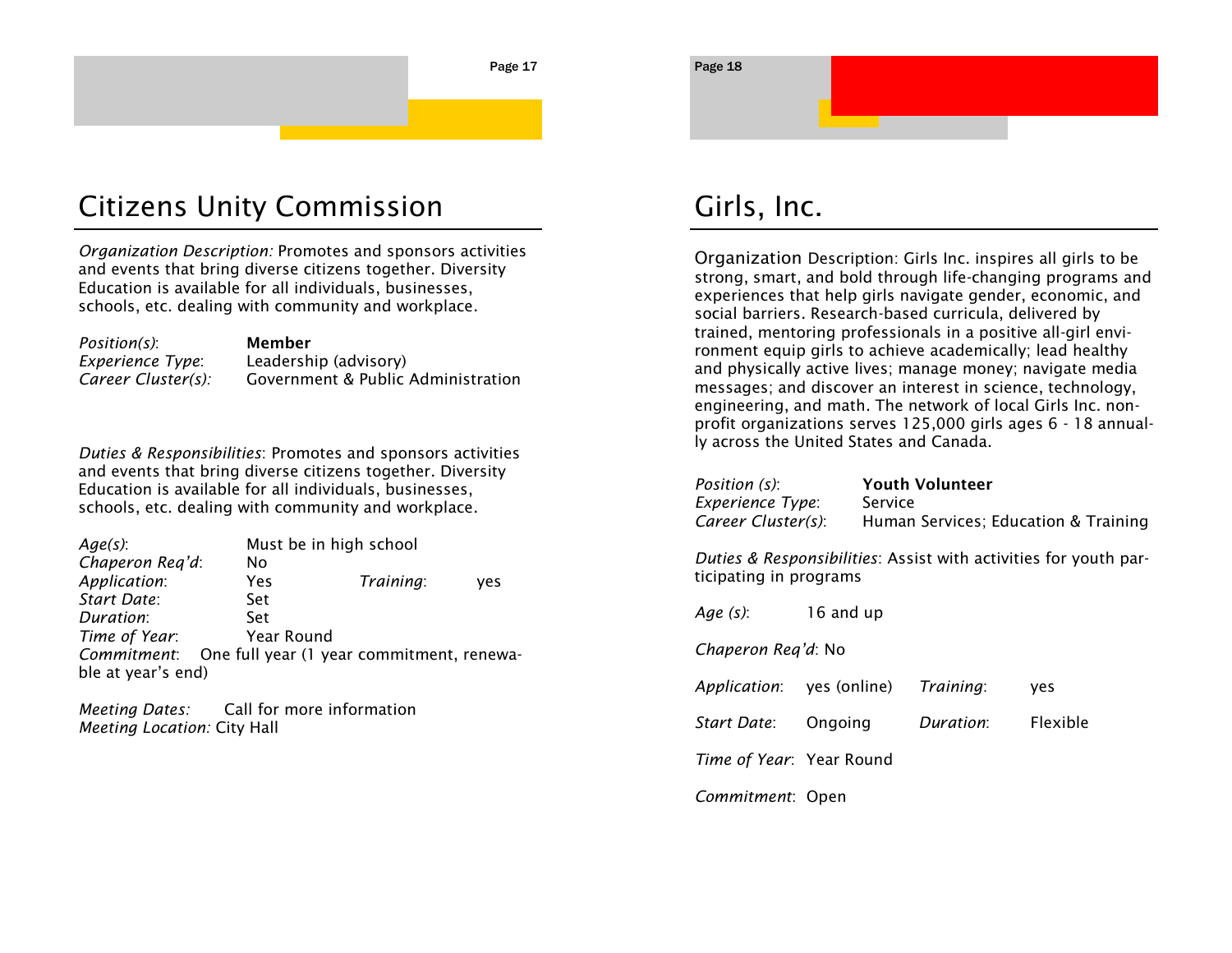### Hampton Community Development Department

*Organization Description:* The Community Development Department seeks to promote the health, safety, and welfare of our citizens, neighborhoods, and districts through orderly land use and development as well as the preservation of our historic and natural resources in an efficient and effective manner that contributes towards making Hampton the most livable city in Virginia.

| Position(s):       | <b>Youth Planner</b>               |
|--------------------|------------------------------------|
| Experience Type:   | Employment                         |
| Career Cluster(s): | Government & Public Administration |
| Contact Person:    |                                    |

*Duties & Responsibilities*: Collect, organize & analyze a wide variety of data related to youth, including surveys, census data, focus groups, community forums, etc. Generate creative & practical solutions to problems. Utilize computers and Microsoft Office software. Effectively interact with youth & adults. Make regular presentations to the Planning Commission and City Council. Provide support to the Hampton Youth Commission, including but not limited to providing staff support to the committees of the Commission. Create, update and implement the Youth Component of the City of Hampton's Community Plan.

| Hours:        | Negotiable                          |
|---------------|-------------------------------------|
| Age(s)/Grade: | Must be a (rising Junior or Senior) |
| Application:  | Yes (Apply at www.hampton.gov)      |
| Training:     | Yes                                 |
| Start Date:   | July 1 (Spring recruitment)         |
| Notes:        |                                     |

### Hampton Health District

*Organization Description:* The Hampton Health Department (Virginia Department of Health) provides medical, environmental, and public health services to promote, protect, and preserve the health of the citizens of Hampton. Health care services are provided to residents on a sliding fee scale according to ability to pay and many services are provided free of charge.

| Position(s):            | Volunteer                                                  |
|-------------------------|------------------------------------------------------------|
| <b>Experience Type:</b> | Service (administrative)                                   |
| Career Cluster(s):      | <b>Health Science</b>                                      |
| charts etc.)            | Duties & Responsibilities: Administrative (filing, pulling |
| Age(s):                 | 14 and up                                                  |

*Chaperon Req'd*: No

| Application: | Yes     | Training: | Yes (HIPPA) |
|--------------|---------|-----------|-------------|
| Start Date:  | Ongoing | Duration: | Flexible    |

*Time of Year*: Year Round (but varies depending on workload)

*Commitment*: Three (3) months or more (preferably)

*Notes*: Individuals who register online can receive alerts for other volunteer opportunities throughout the Virginia Department of Health.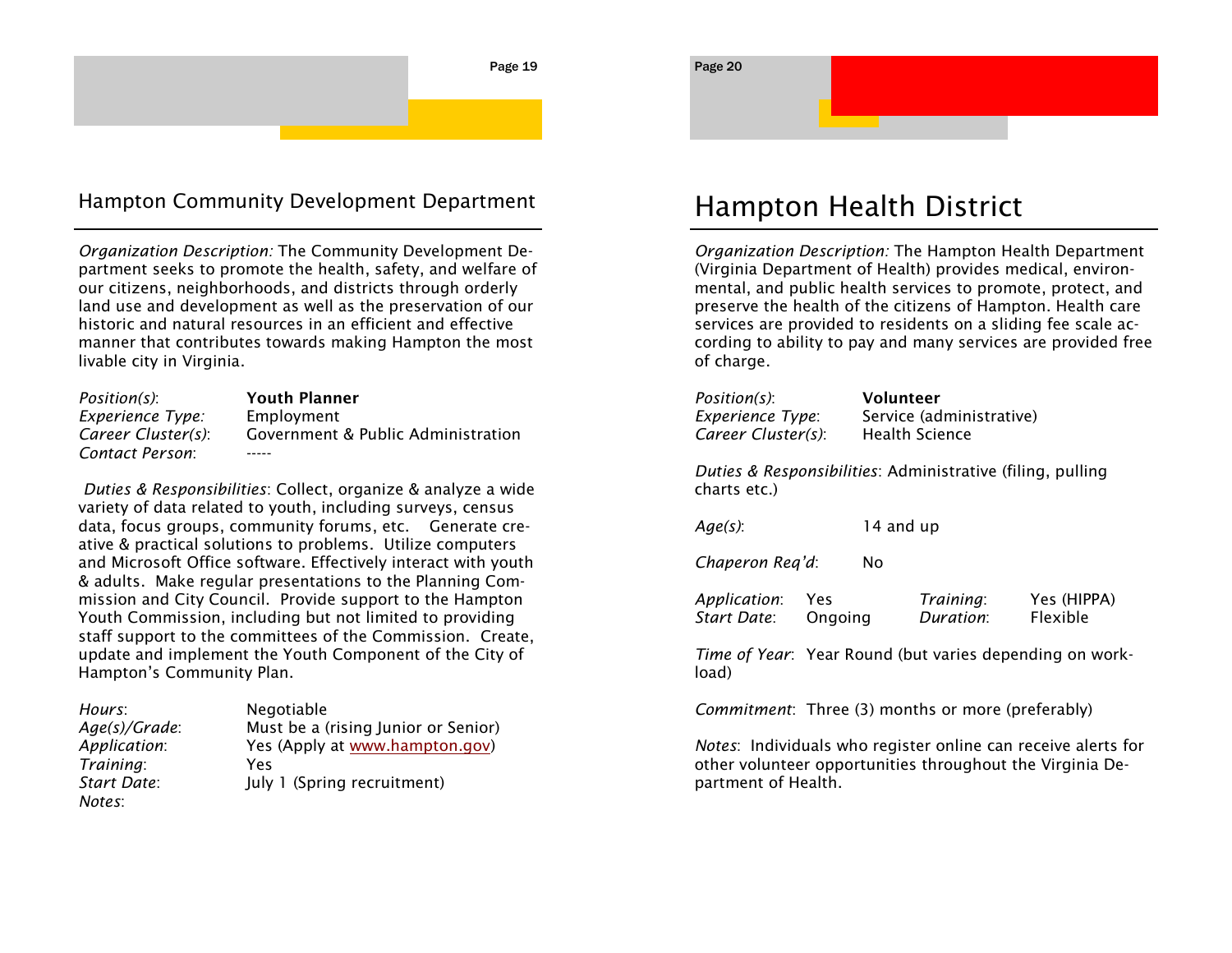## Hampton History Museum

*Organization Description:* The Hampton History Museum is a local museum that interprets, collects and preserves Hampton's rich historical heritage. As a growing cultural organization, the Hampton History Museum offers many exciting opportunities for volunteers to become involved in its community outreach efforts. Among these are student tours, Saturday educational programs for young people, lecture series, holiday events, the Hunt for Hampton History, a garden to table program, and participating in community events as well as celebrations like Hampton Bay Days..

| Position(s):       | Volunteer             |
|--------------------|-----------------------|
| Experience Type:   | Service               |
| Career Cluster(s): | Hospitality & Tourism |

*Duties & Responsibilities:* Can include administrative work, registration, research, customer service, answering phone calls, assisting with gardening or educational programming, or helping with special events

| $Age(s)$ :      | 12 and up (depending on activity) |
|-----------------|-----------------------------------|
| Chaperon Reg'd: | No                                |
| Application:    | Yes (online) Training: Yes        |
| Start Date:     | Ongoing                           |
| Time of Year:   | Year Round (depending activities) |
| Commitment):    | No minimum but volunteers are en- |

couraged to become regular participants

Hampton-Newport News Community Builders Network

### *Organization Description:*

Page 22

Our mission is to promote positive youth development within the cities of Hampton and Newport News through youthadult partnerships. The Community Builders Network (CBN) is a networking coalition of youth serving organizations committed to supporting healthy lifestyles for children, youth and families. We promote youth and adult partnerships, leadership development, and other training opportunities for the youth and the community. CBN is an organization that operates as a youth-adult partnership with youth participating fully as members and officers in the organization.

| Position(s):<br>Experience Type:<br>Career Cluster(s):   |         | Member or Officer<br>Leadership                       | Human Services; Education & Training                         |     |
|----------------------------------------------------------|---------|-------------------------------------------------------|--------------------------------------------------------------|-----|
| meetings                                                 |         |                                                       | Duties & Responsibilities: Members participate fully in all  |     |
| $Age(s)$ :<br>Chaperon Req'd:<br>Application:            |         | No.<br>Yes                                            | Must be in middle school or high school<br>Training:         | Yes |
| Start Date:                                              | Ongoing |                                                       |                                                              |     |
| Duration:                                                |         | Set (Officer-2 year commitment)<br>Flexible (Members) |                                                              |     |
| Time of Year: Year Round                                 |         |                                                       |                                                              |     |
|                                                          |         |                                                       | <i>Commitment</i> : None for members; two years for officers |     |
| <i>Meeting Dates:</i> Third Thursday of every month      |         |                                                       |                                                              |     |
| Meeting Location: Contact for more information<br>Notes: |         |                                                       |                                                              |     |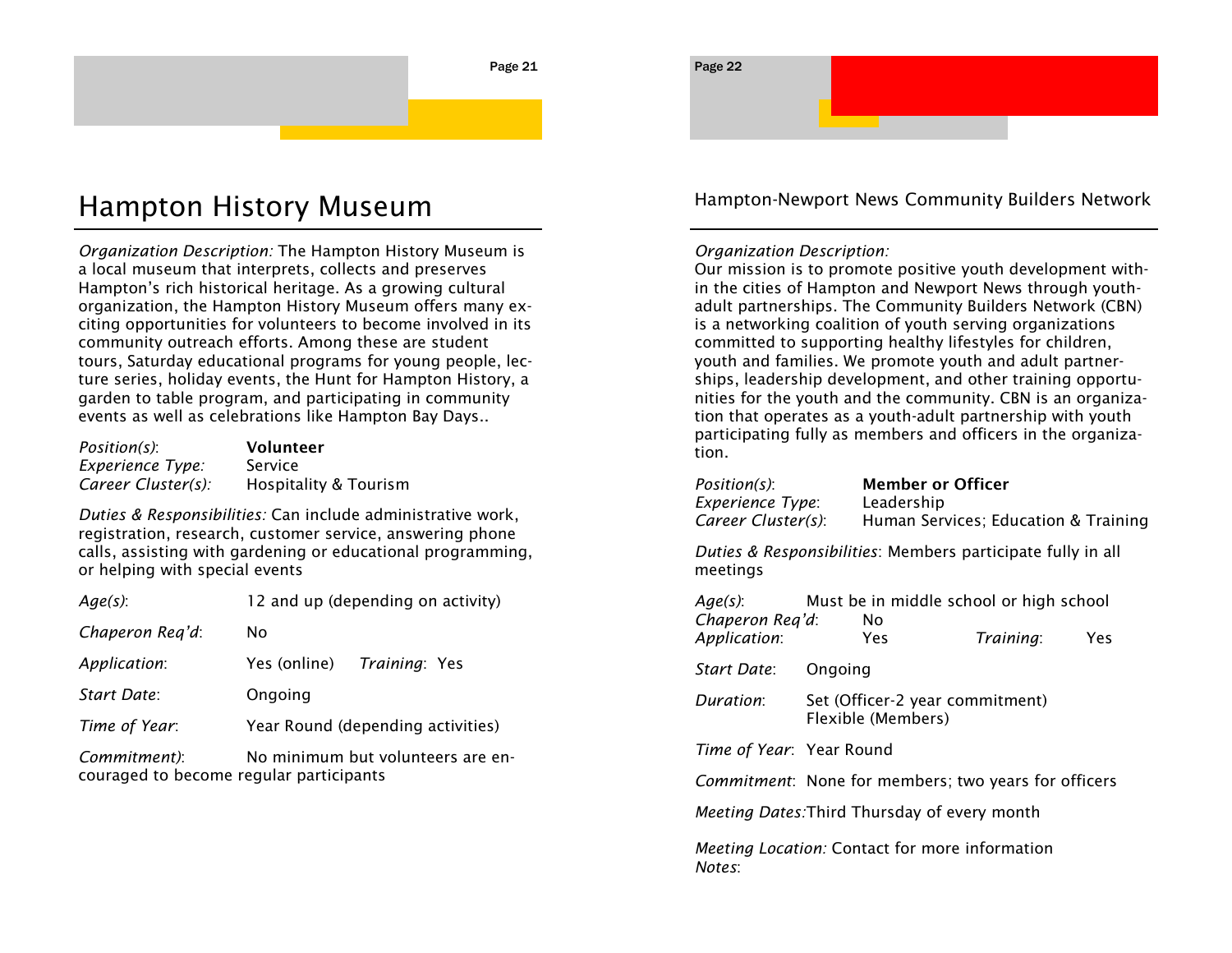### H-NN Community Builders Network con't

*Experience:* **Summer Leadership Institute for Youth (SLIY)** *Experience Type*: Training (leadership)

*Career Cluster (s):* Human Services; Education & Training

### *Program Description:*

The Community Builders Network's (CBN) Summer Leadership Institute for Youth (SLIY) is a four week summer program. The SLIY provides youth an opportunity to develop their leadership potential and workforce-readiness while contributing volunteer service to their communities.

### *Duties & Responsibilities*: Member participate

| $Age(s)$ :           | Must be in middle school |           |     |  |
|----------------------|--------------------------|-----------|-----|--|
| Application:         | - Yes                    | Training: | Yes |  |
| Duration:            | Set                      |           |     |  |
| Time of Year: Summer |                          |           |     |  |

*Commitment*: Individuals accepted into the program must commit to the full program duration.

*Notes*: If funding is available a work experience component may also be included in programming that has a stipend attached for volunteer service completed.

### Hampton Parks & Recreation

*Organization Description:* Hampton Parks & Recreation provides enriching experiences, beautiful environments and recreational activities for all ages and maintains parks, playgrounds and various other public spaces throughout the city including public beaches, parks, and community centers.

| Position(s):                         | Volunteer                             |  |
|--------------------------------------|---------------------------------------|--|
| Experience Type:                     | <b>Service</b>                        |  |
| Career Cluster(s):                   | Agriculture, Food & Natural Resource; |  |
| Hospitality & Tourism; Human Service |                                       |  |

*Duties & Responsibilities*: assist with programs, clean up, filing, administrative work, computer work

*Age(s)*: 14 and up (may consider younger depending on the assignment)

*Chaperon Req'd*: No

*Application*: Yes *Training*: Yes

*Start Date*: Ongoing (varies) *Duration*: Flexible

*Time of Year*: Year Round

*Commitment*: None/Open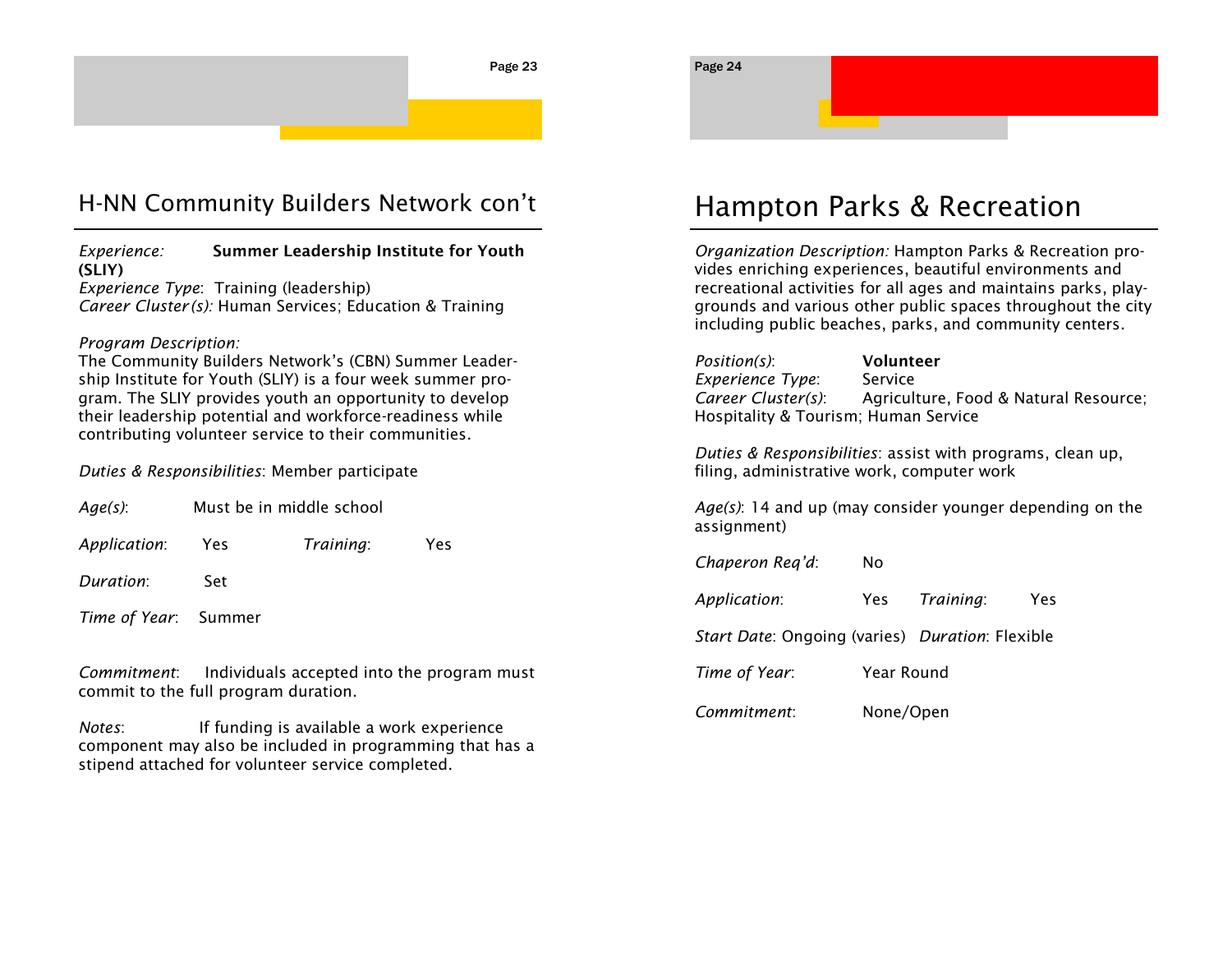### Hampton Police Teen Academy

*Organization Description:* The Hampton Police Department believes that employee commitment, innovative ideas and progressive strategies help keep residents safe and apprehend those who break the law. The division is fully accredited.

| $Position(s)$ :    | <b>Teen Academy Participant</b>   |
|--------------------|-----------------------------------|
| Experience Type:   | Training                          |
| Career Cluster(s): | Law, Public Safety, Corrections & |
|                    | Security                          |

*Program Description:* This is a prestigious opportunity for those who have an interest in gaining knowledge about Law Enforcement, interested in improving community relations, and are of excellent moral character. This program includes activities and information on the following: crime scene investigation, SWAT Team, Virginia Courts, Homeland Security; criminal investigations; and K-9 Demonstrations.

| $Age(s)$ :      | 14-17 years old                  |
|-----------------|----------------------------------|
| Chaperon Reg'd: | No                               |
| Application:    | Yes                              |
| Start Date:     | June 17, 2013-June 27, 2013      |
|                 | Monday -Thursday, 8:30am-12:30am |
| Duration        | Set                              |
| Time of Year:   | Summer                           |
| Commitment:     | Full program period              |

*Notes:* Check with the Department for exact dates for each summer

Page 26

## Hampton Public Library

*Organization Description:* Each summer the Hampton Public Library has a Summer Reading Program which is designed to encourage children and youth to read throughout the summer to maintain and even increase their literacy skills. The Summer Reading Program provides programming and incentives to encourage young people to read.

| Position(s):       | <b>Summer Reading Program Volunteer</b> |
|--------------------|-----------------------------------------|
| Experience Type:   | Service                                 |
| Career Cluster(s): | <b>Human Services</b>                   |

*Duties & Responsibilities*: Volunteers are responsible for assisting library staff with summer programs and projects.

| $Age(s)$ :                   | 13-16 years old |           |     |
|------------------------------|-----------------|-----------|-----|
| Chaperon Reg'd:              | No              |           |     |
| Application: Yes             |                 | Training: | Yes |
| <i>Start Date</i> : Specific |                 | Duration: | Set |
| Time of Year: Summer         |                 |           |     |
| Commitment: Varies           |                 |           |     |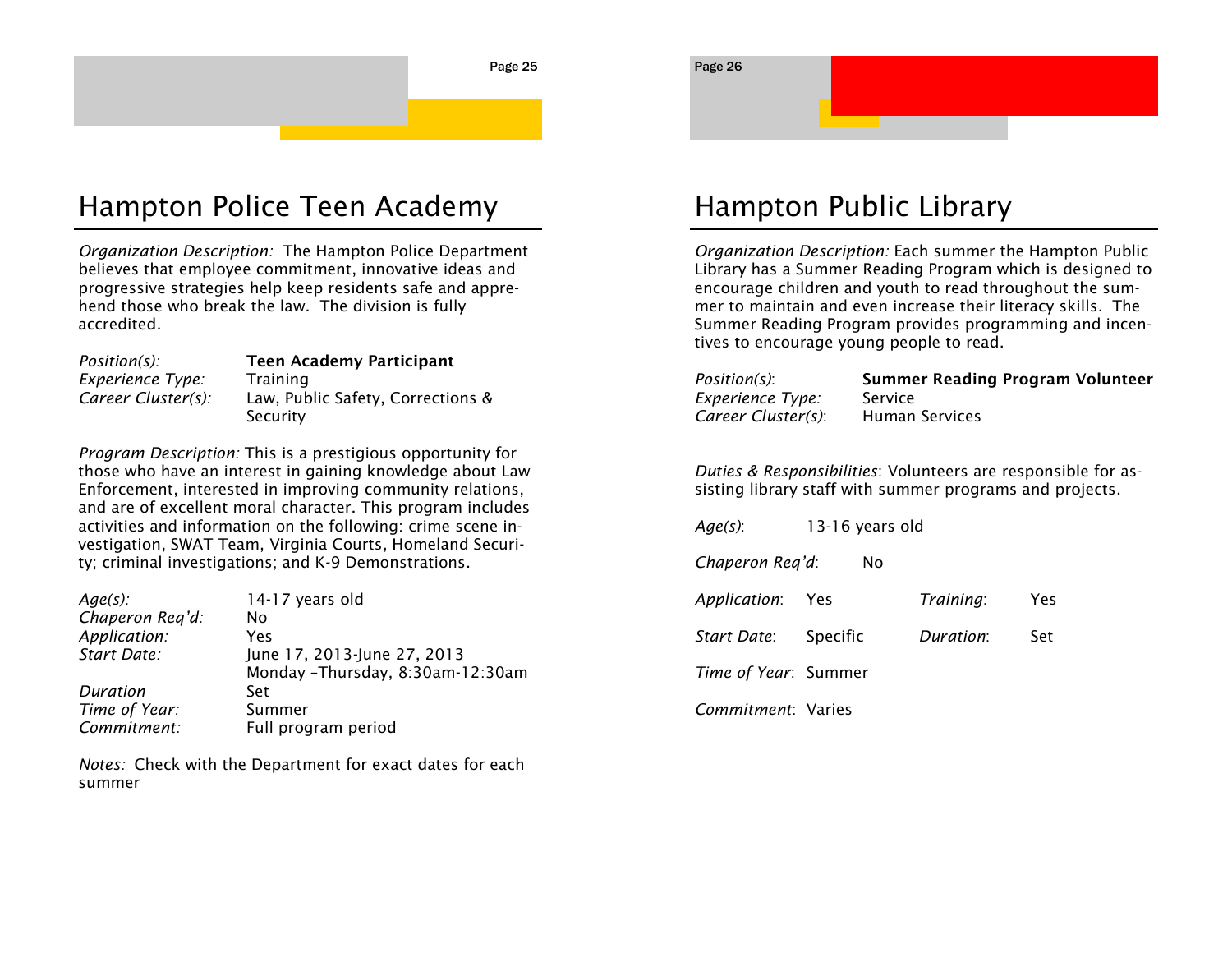### Hampton Public Library con't

| Position(s):       | <b>Technology Volunteer</b>     |
|--------------------|---------------------------------|
| Experience Type:   | Service                         |
| Career Cluster(s): | Information Technology;         |
|                    | <b>Education &amp; Training</b> |

*Duties & Responsibilities:* Volunteers are responsible for assisting library staff with summer programs and projects.

*Age(s):* 13-18 years old

*Chaperon Req'd:* No

| Application: | Yes | Training: | Yes |
|--------------|-----|-----------|-----|
|--------------|-----|-----------|-----|

*Start Date:* Ongoing *Duration:* Set

*Time of Year:* Year Round

*Commitment:* Varies

*Notes:* Library staff will interview prospective volunteers to determine whether they would prefer group or one-on-one sessions and when they would like to teach. Staff will assist volunteers in the preparation of class materials

### Hampton Public Library con't

| Position(s):       | Page                          |
|--------------------|-------------------------------|
| Experience Type:   | Employment                    |
| Career Cluster(s): | <b>Information Technology</b> |

*Duties & Responsibilities*: Sorting and shelving library materials, emptying book bins, retrieving materials from storage, cleaning and restocking equipment, maintaining the orderly appearance of the library, and referring patrons to appropriate personnel for information.

| $Age(s)$ :   | 16 and up                                      |
|--------------|------------------------------------------------|
| Application: | Yes (Apply at www.hampton.gov)                 |
| Training:    | Yes                                            |
| Start Date:  | Varies (check www.hampton.gov for<br>openings) |

*Notes*:

Page 28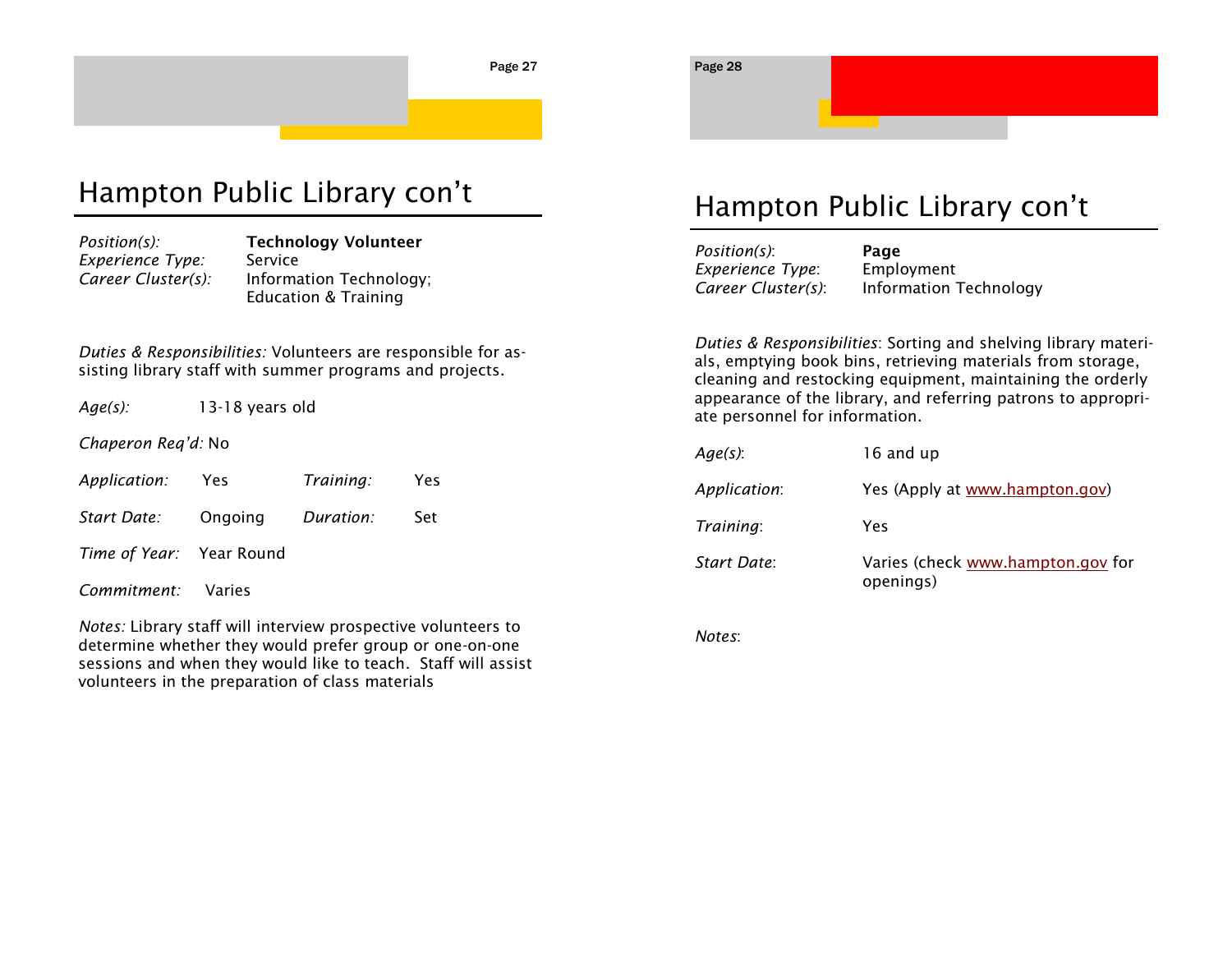### Hampton Teen Center

*Organization Description:* The Hampton Teen Center is a 35,000 square foot facility for teens ages 14 – 18 only. The Center is designed as a place teens can come and hang out and participate in the activities that interest them. Available activities include: video games (xbox 360, wii), arts and crafts, board games, billiards, ping pong, free wifi, laptops, basketball courts, athletic training, indoor track, cardio equipment, dance studio, recording studio, meeting spaces, cable TV in the lounges. Registration is free for Hampton residents.

| Position(s):            | <b>Youth Volunteer</b> |
|-------------------------|------------------------|
| <b>Experience Type:</b> | Service                |
| Career Cluster(s):      | <b>Human Services</b>  |

*Duties & Responsibilities*: Youth volunteers will work with the staff to help supervise activities at the Teen Center to include helping to plan events, room set up; provide snacks; support front desk operations or recording studio

| Age(s): | Must be in high school |
|---------|------------------------|
|         |                        |

*Chaperone Req'd*: No

| Application: Yes            | Training:                      | Yes   |
|-----------------------------|--------------------------------|-------|
| <i>Start Date</i> : Ongoing | Time of Year:                  | Year- |
| Round                       |                                |       |
| Commitment:                 | Quarterly commitment preferred |       |

*Notes*: Contact Allison Nelson for an application. Interview required; Once selected a mutually agreed upon schedule will be set up by calendric quarter (January-March, March-June, July-September, October-Decemeber)

### Hampton Youth Commission

Page 30

*Organization Description:* The Hampton Youth Commission's vision statement is "young people with the power and voice to shape the future of Hampton."

| Position(s):       | <b>Member and Officer</b>          |
|--------------------|------------------------------------|
| Group Type:        | Youth in Governance                |
| Experience Type:   | Leadership (Shared Leadership)     |
| Career Cluster(s): | Government & Public Administration |

*Duties & Responsibilities (member)*: Be a representative of youth - talk with my peers and fellow commissioners about issues that are important to youth; actively recruit people to attend the public meetings; actively participate in all work sessions and public meetings - speak up, share my ideas and listen to others; work with my School to present information on HYC to at least school clubs; make presentations to organizations outside of school, as needed; serve on a standing committee – complete committee tasks and adhere to the committee's attendance policy

| $Age(s)/Grade$ :                                        | Must be in high school |           |                                      |
|---------------------------------------------------------|------------------------|-----------|--------------------------------------|
| Application:                                            | Yes                    | Training: | Yes                                  |
| Start Date:                                             | Summer                 |           |                                      |
| Duration:                                               |                        |           | Set (1 year commitment, renewable at |
| year's end)                                             |                        |           |                                      |
| Time of Year:                                           | Year Round             |           |                                      |
| Commitment:                                             | One full year          |           |                                      |
| Meeting Dates: Mondays, 6pm-8pm (& otherwise as needed) |                        |           |                                      |
| <b>Meeting Location:</b>                                | <b>City Hall</b>       |           |                                      |

*Notes*: Recruitment occurs during the Spring. Members must commit to both a Boot Camp and an overnight Retreat both occurring during the summer.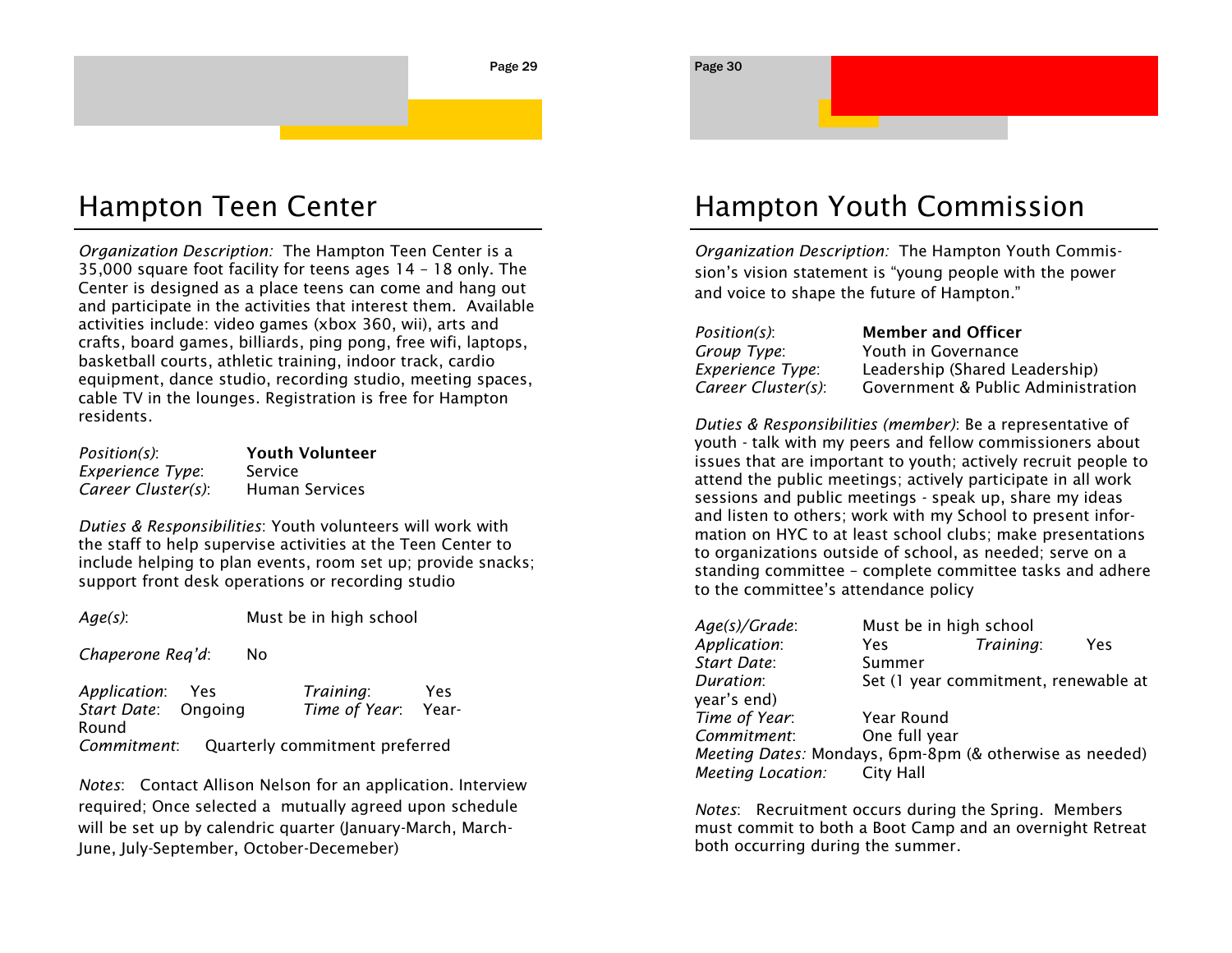# Healthy Families' Parenting Education

*Organization Description:* The Healthy Families Partnership's Parent Education classes provide a supportive environment for parents and children to explore, play and learn together . . . and apart. Our parenting programs offer a wide variety of workshops and classes that focus on all stages of development – from prenatal to the often-challenging teenage years.

| Position(s):       | Volunteer                            |
|--------------------|--------------------------------------|
| Experience Type:   | Service                              |
| Career Cluster(s): | Human Services; Education & Training |

*Duties & Responsibilities*: Assist in providing care for children ages three to five years old; may also provide administrative support

*Age(s)*: 14 and up (usually  $10<sup>th</sup>$  graders and up)

*Chaperon Req'd*: No

| Application: | Yes     | Training:                | Yes |
|--------------|---------|--------------------------|-----|
| Start Date:  | Ongoing | Time of Year: Year Round |     |

*Commitment*: Must commit for the duration of the parenting class/program that is offered.

*Notes*: Can be turned into an internship if needed. Must submit to a background check. Parenting classes and programs can range from one-time events to four to six week commitments one evening a week.

### Peninsula SPCA

*Organization Description:* The SPCA seeks to prevent animal cruelty through community outreach and education, and by finding permanent adoptive homes for animals.

| Position(s):       | Volunteer                            |
|--------------------|--------------------------------------|
| Experience Type:   | Service                              |
| Career Cluster(s): | Agriculture, Food & Natural Resource |

*Duties & Responsibilities*: Assists with feline with care, animal interaction, birthday parties, petting zoo, web photographers. Daily care duties include cleaning, feeding the animals, grooming, and animal interaction.

*Age(s)*: Must be 16 years old or minimum of 13 years old with a legal guardian.

*Chaperon Req'd*: Yes, for youth 13-15 years old

*Application*: Yes

*Training*: Yes (general interest meeting & orientationuniform included)

*Start Date*: Ongoing (see website for general interest meeting schedule)

*Time of Year*: Year Round

*Commitment*: Must commit at least 4 hours per month for 3 months.

*Notes*: Volunteer Fees\*: \$25 fee for individuals \$20 fee for students & military \$35 fee parent and child team \*The fee is non-refundable and helps us offset the cost of the volunteer program It is also recommended that volunteers have an up-to-date tetanus vaccination, although it is not required.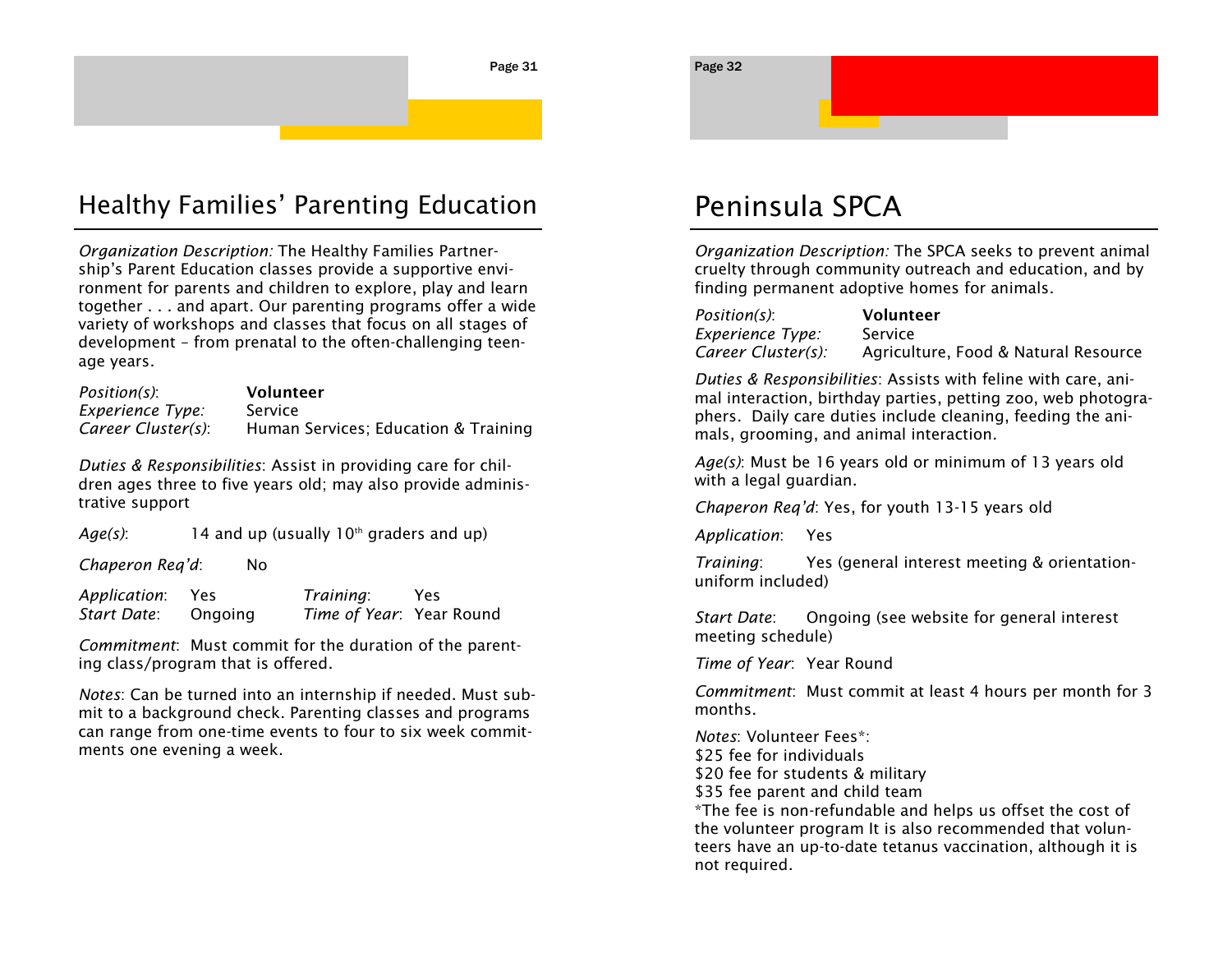## Sentara CarePlex

*Organization Description:* Sentara CarePlex Hospital is a technologically advanced, acute care hospital, and Certified Primary Stroke Center located in Hampton, Va. The 224-bed hospital offers an eICU® to monitor patients even more closely with state-of-the-art equipment and computer software. Sentara CarePlex Hospital provides care through advanced surgical programs, emergency cardiac intervention and fellowship-trained physicians. It is also home to the Orthopaedic Hospital.

| Position(s):       | Junior Volunteer      |
|--------------------|-----------------------|
| Experience Type:   | Service               |
| Career Cluster(s): | <b>Health Science</b> |

*Duties & Responsibilities*: Can include assisting in the gift shop, the outpatient pharmacy, data entry, filing, clerical, distribute magazines to patients, filling water pitchers etc.

*Age(s)*: 14-17 (must be 14 on or before June 1 of the current year and complete the  $8<sup>th</sup>$  grade by end of June)

*Chaperon Req'd*: No

*Application*: Yes *Training*: Yes

*Start Date*: Summer

*Time of Year*: Recruitment is in March. Must complete summer first and then if completed satisfactorily volunteers can continue throughout the school year

*Commitment*: Must commit to six weeks during the summer, for once a week for a four hour shift.

*Notes*: Take applications beginning March 1st

### Virginia Air & Space Museum

*Organization Description:* Located in [Hampton, Virginia,](http://hamptoncvb.com) the birthplace of America's space program, the Virginia Air & Space Center features interactive aviation exhibits spanning100 years of flight, more than 30 historic aircraft, a hands-on space gallery, unique space flight artifacts, and more! Your imagination will soar as you launch a rocket, pilot a space shuttle, program Mars rovers for a mission, become an air traffic controller, fly an airplane, and climb aboard a WWII bomber! Come face to face with the [Apollo 12 Com](http://www.vasc.org/exhibits/spacecraft/apollo12.html)[mand Module](http://www.vasc.org/exhibits/spacecraft/apollo12.html) that went to the moon, a Mars meteorite, a three-billion-year-old moon rock, a [DC-9 passenger jet,](http://www.vasc.org/exhibits/aircraft/dc9.html) a replica 1903 [Wright Flyer,](http://www.vasc.org/../exhibits/aircraft/wrightflyer.html) and more!

| Position(s):                  | <b>Youth Volunteer</b>                   |
|-------------------------------|------------------------------------------|
| Experience Type:              | Service                                  |
| Career Cluster(s):            | Science, Technology, Engineering & Math- |
| ematics: Education & Training |                                          |

### *Duties & Responsibilities*:

Page 34

Youth volunteers are needed to serve as science camp assistants. The responsibilities of the Youth Volunteers who are assigned to a camp include helping with the daily camp set-ups, assisting the instructor by working with the individual campers throughout the day as needed, and assuring the accountability and safety of the individual campers in class, during lunch, and during all out-ofclassroom activities. During the school year, youth volunteers have the opportunity to assist with children's activities on weekends for special events.

| Age(s):                       | 13 and up                                        |
|-------------------------------|--------------------------------------------------|
| Application:<br>Training:     | Yes (fill out and submit online)<br>Yes          |
| Start Date:                   | Ongoing                                          |
| Time of Year:<br>ing summers) | Year Round (however, most intensive work is dur- |
| Commitment:                   | If beginning during summer must commit to a full |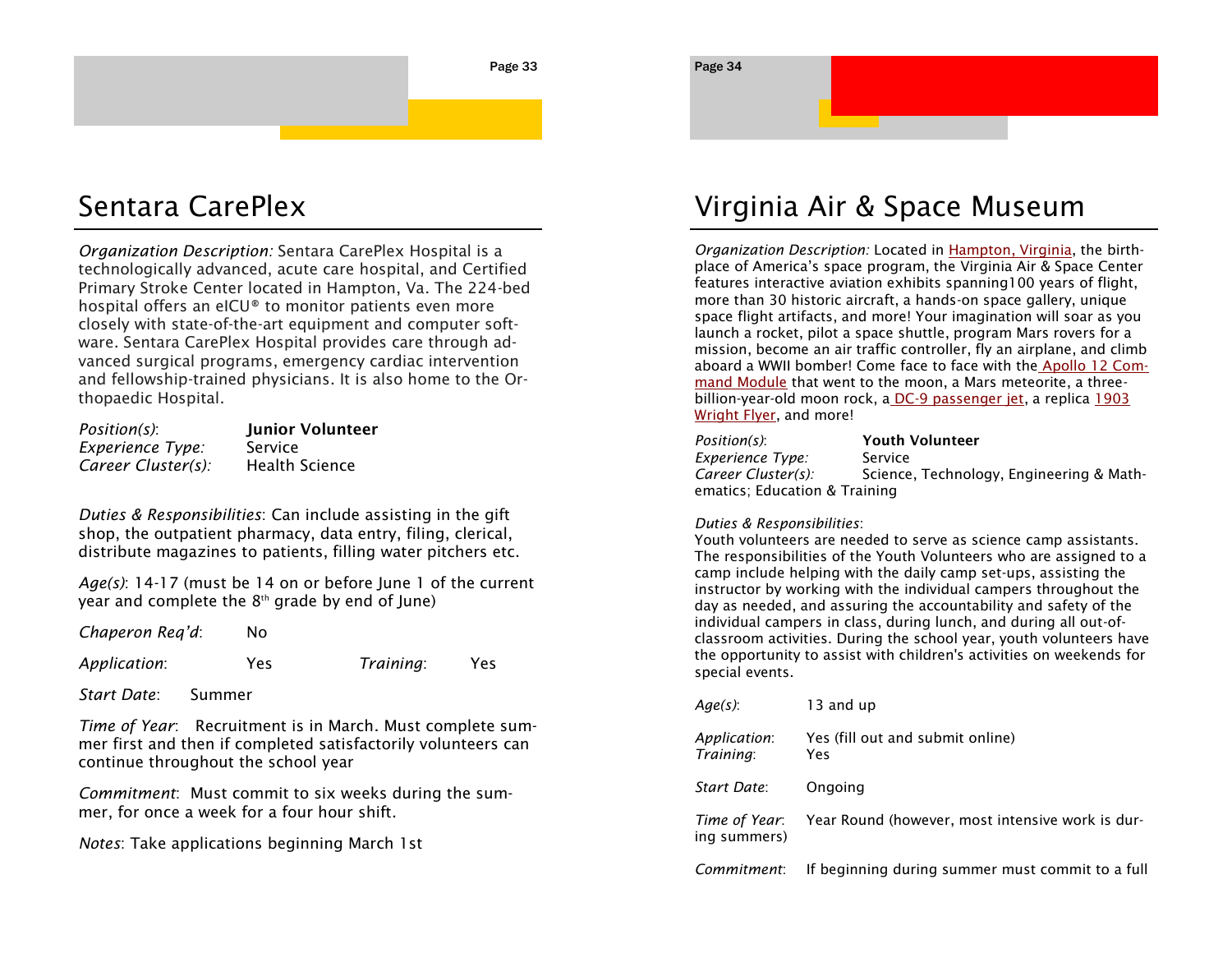#### Page 36

## Virginia Cooperative Extension

*Organization Description:* The Cooperative Extension is your local connection to Virginia's land-grant universities, Virginia Tech and Virginia State University.

Through educational programs based on research and developed with input from local stakeholders, we help the people of Hampton improve their lives. We provide education through programs in Agriculture and Natural Resources, Family and Consumer Sciences, 4-H Youth Development, and Community Viability.

*Position(s)*: **4-H Camp Teen Counselor** *Experience Type*: Service *Career Cluster(s)*: Human Services; Agriculture, Food & Natural Resource; Education & Training

*Duties & Responsibilities*: Assist campers in planning and conducting team activities; assist in supervising campers in the cabins and during classes, fun-shops, evening programs, and meals. Assist camp staff with classes such as archery, canoeing, crafts, marine science, etc. Teen leaders work under the supervision of Virginia Cooperative Extension staff and adult volunteers. Serving as a volunteer 4-H Teen Counselor is a great opportunity for teens to acquire leadership skills and volunteer hours for school.

*Age(s)*:

| Chaperon Req'd: |  | No |
|-----------------|--|----|
|-----------------|--|----|

| Application: | Yes             | Training:     | Yes |
|--------------|-----------------|---------------|-----|
| Start Date:  | <b>Specific</b> | Duration: Set |     |

*Commitment*:

*Notes*: Interview required.

*Time of Year*: Summer

## Virginia Living Museum

*Organization Description:* View endangered red wolves. Get up close to a loggerhead turtle and moon jellies. See fish with no eyes and frogs that change colors. Touch live spider crabs and fossilized dinosaur tracks. It's all at the Virginia Living Museum, Newport News, where living exhibits depict Virginia's natural heritage from the mountains to the sea. The Museum introduces visitors to more than 250 living species native to Virginia through exhibits, discovery centers and interactive hands-on exhibits.

| Position(s):          | Junior Volunteer                      |
|-----------------------|---------------------------------------|
| Experience Type:      | Volunteer                             |
| Career Cluster(s):    | Agriculture, Food & Natural Resource; |
| Education & Training: | Hospitality & Tourism; Science,       |
|                       | Technology, Engineering & Mathematics |

*Duties & Responsibilities*: Promote conservation by teaching the beauty and uniqueness of Virginia's many habitats

| Age(s):<br>teering) |            | 15 to 18 (ages 11-14 are eligible for Family Volun- |
|---------------------|------------|-----------------------------------------------------|
| Chaperon Reg'd:     |            | Yes (for youth under 11-14 years of age)            |
| Application:        |            | Yes (online) APPLY BY May 1 for summer camps        |
| Training:           | Yes        | Start Date: Ongoing                                 |
| Time of Year:       | Year Round |                                                     |

*Commitment*: one regularly scheduled shift (usually four hours) per week for a minimum of 3 months. Alternate schedules can be arranged if available.

*Notes*: Parental permission required for all volunteers under 18 years of age. Volunteer placement is subject to a successful interview, reference check and official position offer and space availability. Applications for junior volunteers are accepted year-round. Apply by May 1 for best opportunities for summer positions. Animal Aid Club is available for younger children (Contact Development Office for more information).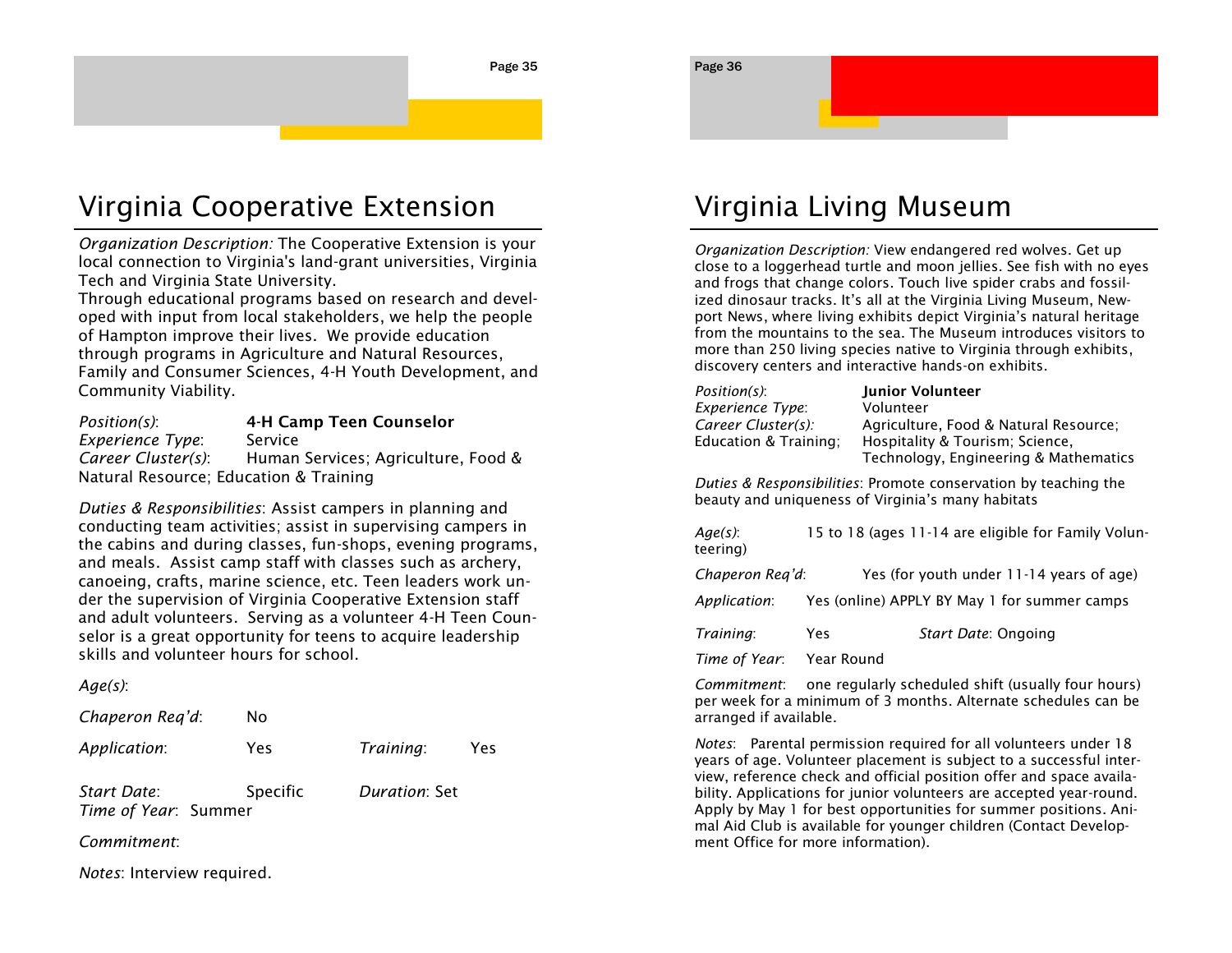## Y. H. Thomas Community Center

*Organization Description:* Y.H. Thomas Neighborhood Center addresses educational, cultural, and recreational needs of the Old North Hampton Community and surrounding areas. Programming and center operations are possible with the support of volunteers and community partners that develop and staff programs.

*Position(s)*: **After School Volunteer & Summer Volunteer** *Experience Type*: Service

*Career Cluster(s)*: Human Service; Education & Training; Hospitality & Tourism

*Duties & Responsibilities*: Can include, but is not limited to assisting with recreation activities, meal distribution, computer lab instruction, tutoring, and computer lab monitoring.

| Age(s):            | 15 and older |           |            |
|--------------------|--------------|-----------|------------|
| Chaperon Reg'd: No |              |           |            |
| Application:       | Yes          | Training: | On-the-job |
| Start Date:        | Ongoing      | Duration: | Flexible   |
| Time of Year:      | Year Round   |           |            |

*Notes*: Interview required. There are also special event opportunities such as "Trunk or Treat," Thanksgiving dinner, Hope for the Holidays in December (e.g. help to shop for families, wrapping gifts, etc.). Staff is also open to youth with other ideas to contribute which can include offering their own skills and talents as enrichment activity to youth.

### **Organization Directory**

|          | Organization: Alternatives, Inc.                     |
|----------|------------------------------------------------------|
| Contact: | <b>Ally Graul</b>                                    |
| Email:   | agraul@altinc.org                                    |
| Phone:   | 757-838-2330                                         |
| Address: | 2021B Cunningham Drive, Suite 5<br>Hampton, VA 23666 |
| Website: | www.altinc.org                                       |

### *Organization*: **American Red Cross**

| Contact :          | Emily Dwyer, Volunteer Coordinator                           |                                     |
|--------------------|--------------------------------------------------------------|-------------------------------------|
| Email:             | Emily.dwyer@redcross.org                                     |                                     |
| Phone:<br>Address: | 757-838-7320<br>1323 W. Pembroke Avenue<br>Hampton, VA 23661 | <b>American</b><br><b>Red Cross</b> |

### *Organization*: **Animal Aid Society**

| Contact: | Sam Kay, Volunteer Coordinator         |
|----------|----------------------------------------|
| Email :  | volunteer-Coord@animalaid-va.org       |
| Phone:   | 757-865-0511                           |
| Address: | 80 Butler Farm Road, Hampton, VA 23666 |
| Website: | www.animalaid-va.org                   |
| Hours:   | 9am-12pm daily                         |
|          |                                        |

### *Organization*: **Arc of the Virginia Peninsula** *Phone*: 757-896-6461 *Address*: 2520 58th Street Hampton, VA 23661 *Website*: <http://arcvap.org>

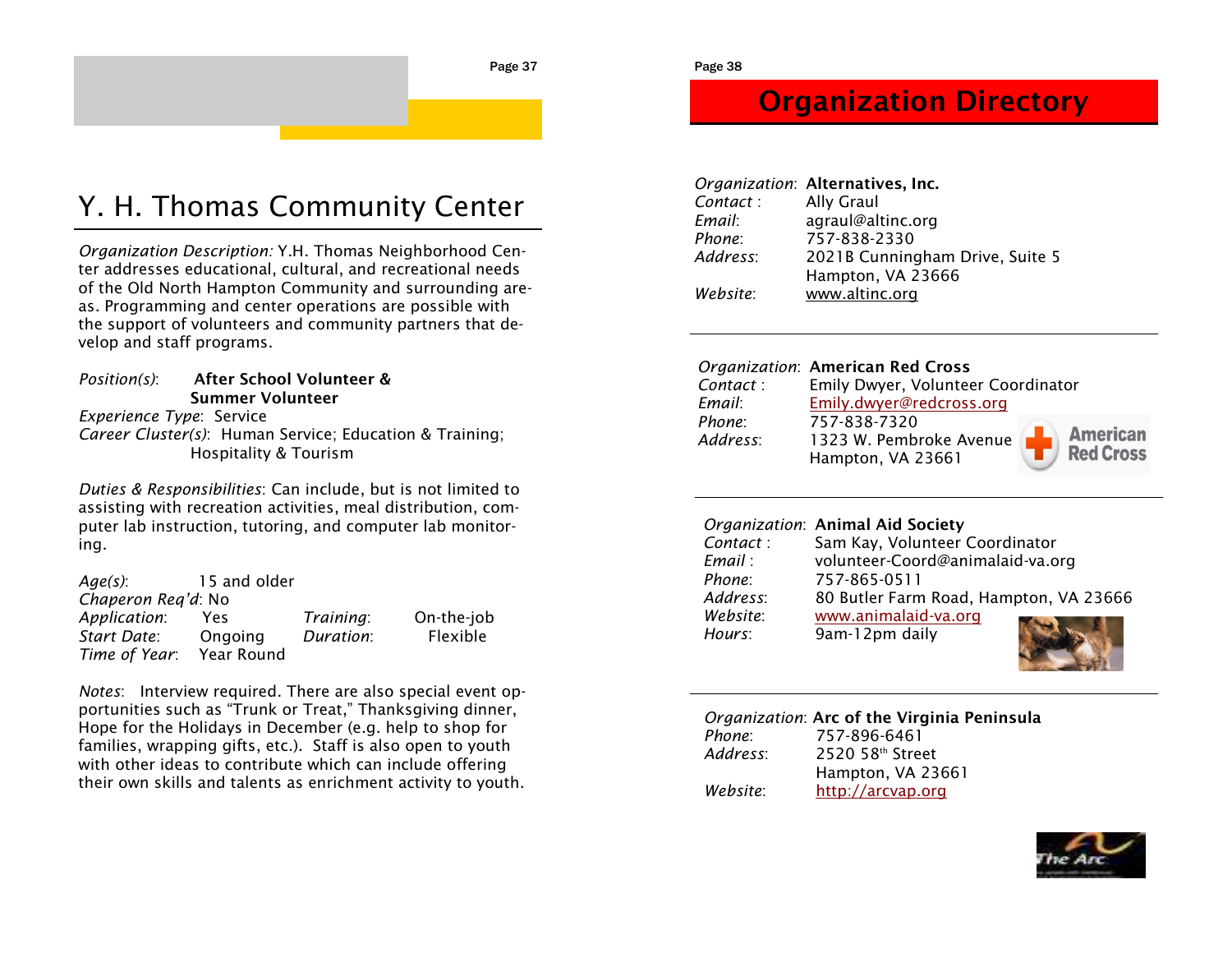

|          | Organization: Big Brothers Big Sisters of the Greater Virginia |                            |
|----------|----------------------------------------------------------------|----------------------------|
|          | Peninsula                                                      |                            |
| Contact: | Michelle Hollins, Peninsula Program Manager                    |                            |
|          | Darlene Ingram, Peninsula Program Coordinator                  |                            |
|          | Email: michelle.hollins@bbbsqw.org                             |                            |
|          | Darlene.ingram@bbbsgw.org                                      |                            |
|          | Phone: 757-369-6824, Michelle Hollins                          |                            |
|          | 757-369-6823, Darlene Ingram                                   |                            |
|          | Address: South Morrison Family Education Center,               |                            |
|          | 746 Adams Drive, Room 10                                       |                            |
|          | Newport News, VA 23601                                         |                            |
| Website: | www.bigs4kids.org                                              | <b>Big Brothers Big Si</b> |

*Organization*: **Boys & Girls Club of the Virginia Peninsula** *Contact*: Chanda Bowie

#### *Email Address*: **chowie@bagclub.com**<br>Phone: 757-223-7204 *Phone*: 757-223-7204

*Address*: 11825 Rock Landing Drive BOYS & GIRLS CLUBS Newport News, VA 23606 *Website*: [www.bagclub.com](http://www.bagclub.com)

Sister:

### *Organization*: **Citizens Unity Commission**

| Contact: | Michelle Woods-Jones                               |
|----------|----------------------------------------------------|
| Email:   | mjones@hampton.gov                                 |
| Phone:   | 757-728-3279                                       |
| Address: | 22 Lincoln Street                                  |
|          | Hampton, VA 23669                                  |
|          | Website: http://www.hampton.gov/index.aspx?NID=924 |

| Contact: | Organization: Foodbank of the Virginia Peninsula<br>Maria Ouigley |
|----------|-------------------------------------------------------------------|
| Email:   | mquiqley@hrfoodbank.org                                           |

| 757-596-7188         |
|----------------------|
| 2401 Aluminum Avenue |
| Hampton, VA 23661    |
| www.hrfoodbank.org   |
|                      |

| Page 40 |  |  |
|---------|--|--|
|         |  |  |
|         |  |  |

| Organization:      | Girls, Inc.                     |       |
|--------------------|---------------------------------|-------|
| Volunteer Contact: | Shayna Whitley                  |       |
| Training Contact:  | Atiya Ravens                    |       |
| Email:             | shayna.whitley@gmail.com;       |       |
|                    | atiya.ravens@gmail.com          |       |
| Phone:             | 757-244-0717                    |       |
| Address:           | Various                         | girls |
| Website:           | http://girlsincofgreaterpen.com |       |
| Hours:             | 2pm-6pm                         |       |
|                    |                                 |       |

### *Organization*: **Hampton Clean City Commission**

| Contact: | Debbie Blanton       |               |
|----------|----------------------|---------------|
| Email :  | hccc@hampton.gov     |               |
| Phone:   | 727-1199             |               |
| Address: | 1296 Thomas Street   |               |
|          | Hampton, VA 23669    | <b>RECYCI</b> |
| Website: | www.hampton.gov/hccc |               |



### *Organization*: **Hampton Community Development Department**-**City of Hampton** *Phone*: 757-727-6140

| Address:                                              | 22 Lincoln Street, Hampton, VA 23669 |  |
|-------------------------------------------------------|--------------------------------------|--|
| Website:                                              | http://www.hampton.gov/cdd/          |  |
| Contact for Opportunities with the Hampton Youth Com- |                                      |  |

*mission or to become a Youth Planner.*

### *Organization*: **Hampton Health District**

|          | (Virginia Department of Health)         |                       |
|----------|-----------------------------------------|-----------------------|
| Contact: | Robin Williford & Lesley DeVries        |                       |
| Email:   | robin.williford@vdh.virginia.gov or     |                       |
|          | lesley.devries@vdh.virginia.gov         | <b>VIRGINIA</b>       |
| Phone:   | 757-315-3781                            | <b>DEPARTMENT</b>     |
| Address: | 3130 Victoria Blvd.                     | OF HEALTH             |
|          | Hampton, VA 23661                       | <b>ur Environment</b> |
| Website: | http://www.vdh.state.va.us/LHD/Hampton/ |                       |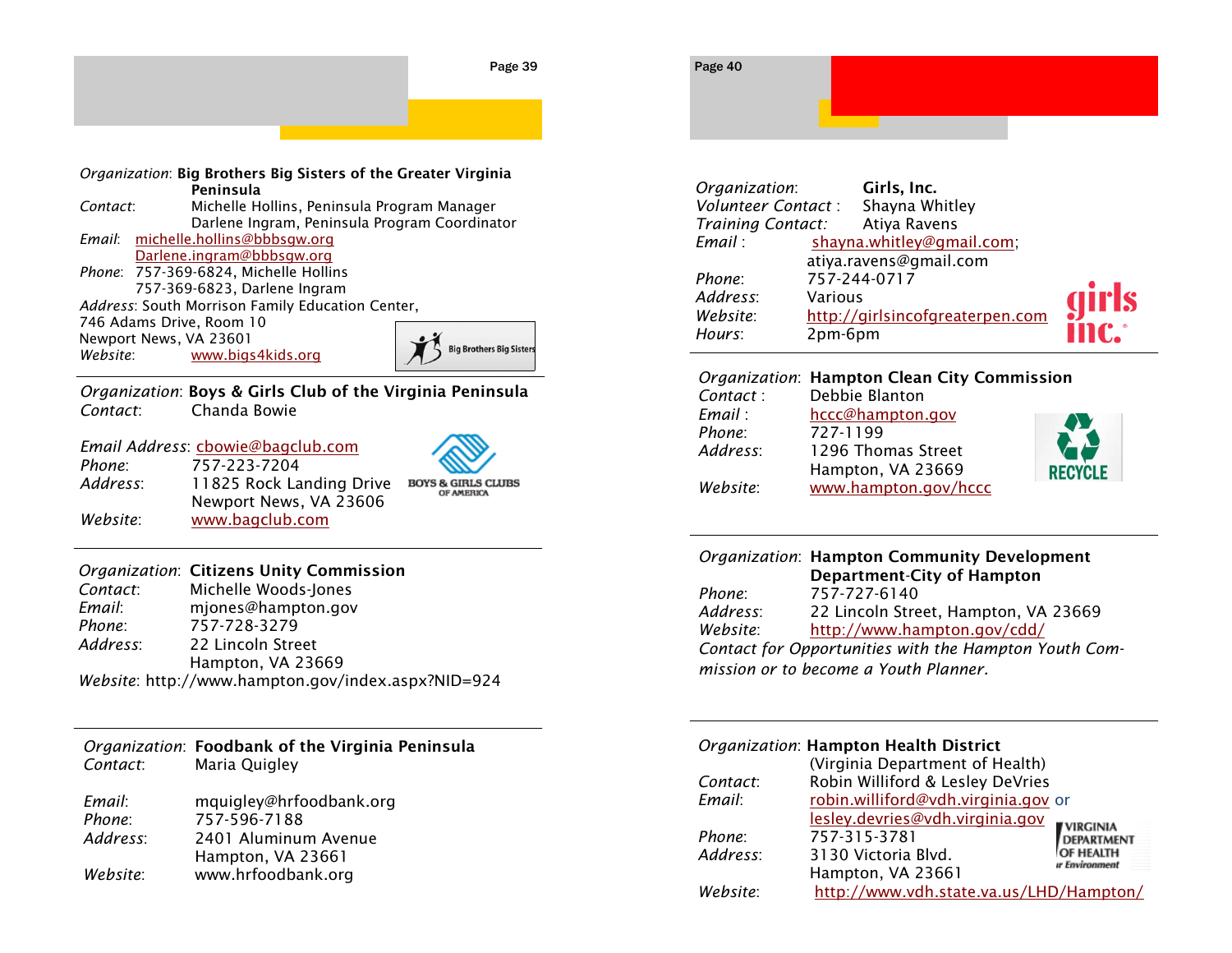

### *Organization*: **Hampton History Museum**

*Contact*: Donna Dodenhoff

| Email:   | ddodenfhoff@hampton.gov                |  |
|----------|----------------------------------------|--|
| Phone:   | 757-727-6854                           |  |
| Address: | 120 Old Hampton Lane                   |  |
|          | Hampton, VA 23669                      |  |
| Website: | http://www.hampton.gov/history_museum/ |  |

### *Organization*: **Hampton-Newport News Community Builders Network**

| Contact: | Antone Green                   |
|----------|--------------------------------|
| Email:   | cbnpartnership@gmail.com or    |
|          | antonehl@yahoo.com             |
| Phone:   | 757-504-6252 or 838-2330       |
| Address: | 2021B Cunningham Drive Suite 5 |
|          | Hampton, VA 23666              |

### *Organization*: **Hampton Parks and Recreation**

| Contact: | Cynthia Yuille                                      |
|----------|-----------------------------------------------------|
| Email :  | cyuille@hampton.gov                                 |
| Phone:   | 757-727-1603                                        |
| Address: | varies                                              |
|          | (community centers, Blue Bird Gap Farm etc.)        |
|          | Website: http://www.hampton.gov/index.aspx?NID=1187 |

### *Organization*: **Hampton Police Department**

**Contact : Community Relations Unit** *Phone*: 757-727-6574 *Address*: 40 Lincoln Street Hampton, VA 23669



### *Organization*: **Hampton Public Library Summer Reading Contact:** *Technology Contact*: Rita Scrivener *Phone*: 757-727-1157 *Tech Phone*: 757-727-1312 or [rscrivener@hampton.gov](mailto:rscrivener@hampton.gov) *Address*: 4207 Victoria Blvd, Hampton, VA 23669 *Website*: [www.hamptonpubliclibrary.org](http://www.hamptonpubliclibrary.org)

### *Organization:* **Hampton Teen Center**

| Contact: | <b>Allison Nelson</b> |
|----------|-----------------------|
| Email :  | anelson@hampton.gov   |
| Phone:   | 757-727-2703          |
| Address: | 300 Butler Farm Road  |
|          | Hampton, VA 23666     |

### *Organization*: **Healthy Families' Parenting Education-City of Hampton**

| Contact: | Chenequa Moulds                 |  |
|----------|---------------------------------|--|
| Email:   | cmoulds@hampton.gov             |  |
| Phone:   | 757-3000 ext. 1                 |  |
| Address: | 100 Old Hampton Lane            |  |
|          | Hampton, VA 23669               |  |
| Website: | http://www.hampton.gov/yef/hfp/ |  |

### *Organization*: **H.E.L.P. (Hampton Roads Ecumenical Lodgings & Provisions, Inc.)** *Contact*:

*Email*: *Phone*: 757-727-2577 *Address*: 1320 LaSalle Avenue Hampton, VA 23669 *Website*: www.helpushelpu.org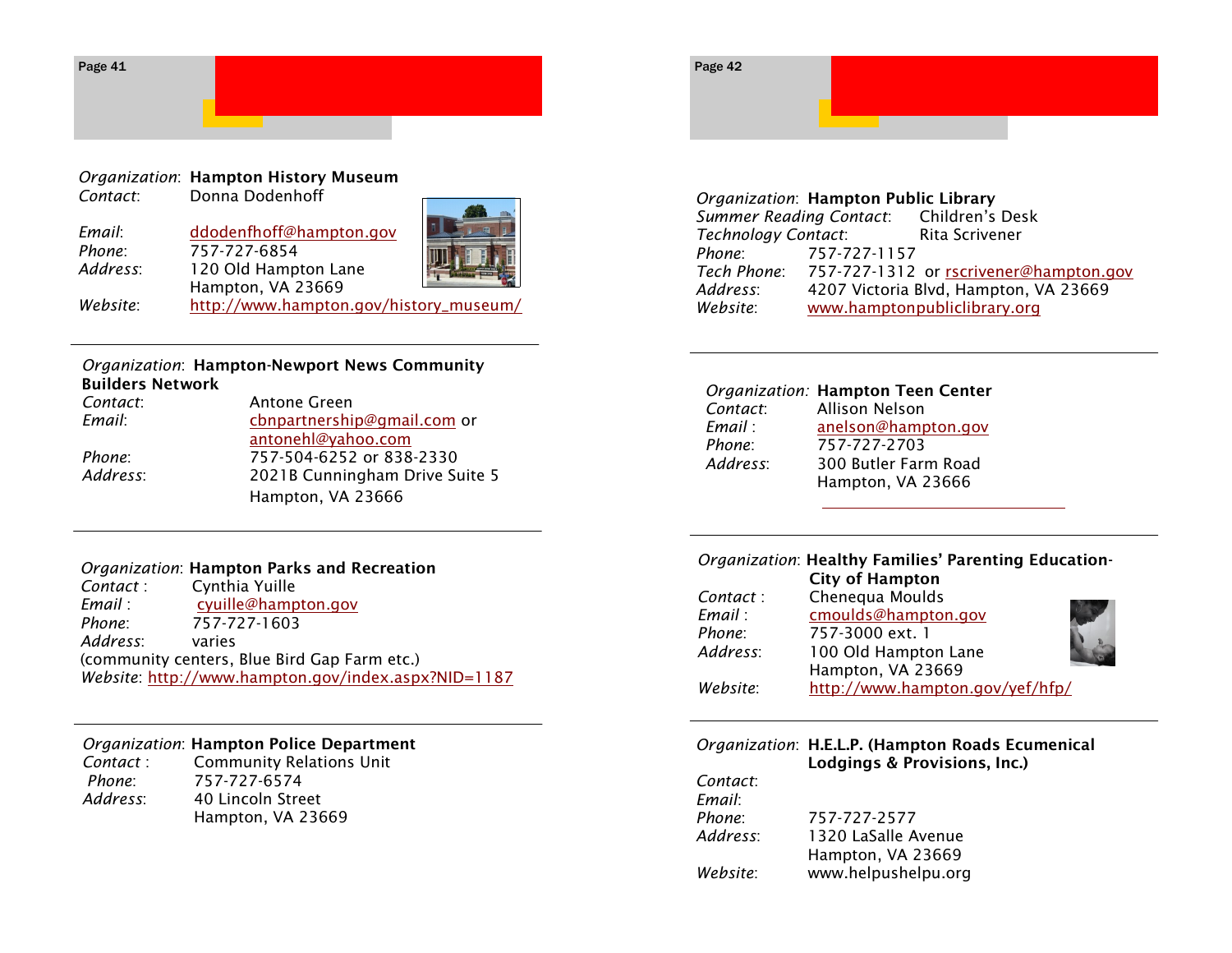| Page 43 |  |
|---------|--|
|---------|--|

*Organization*: **LINK of Hampton Roads** *Phone*: 595-1953 *Address*: 10413 Warwick Blvd. Newport News, VA 23601



IC E

### *Organization*: **Peninsula SPCA**

| Contact: | Darcy Morel             |
|----------|-------------------------|
| Email:   | darcy@peninsulaspca.org |
| Phone:   | 595-1399 ext. 110       |
| Address: | 523 J. Clyde Morris     |
|          | Newport News, VA 23606  |

### *Organization*: **Salvation Army**

| Contact: | Jim Colston, Volunteer Coordinator |
|----------|------------------------------------|
| Email:   | jim_colston@uss.salvatrionarmy.org |
| Phone:   | 838-4875 ext. 104                  |
| Address: | 1033 Big Bethel Road               |
|          | Hampton, VA 23666                  |
| Website: | www.virginiasalvationarmy.org      |

### *Organization*: **Sentara CarePlex**

| Contact: | Debbie Linkous, Volunteer Coordinator  |
|----------|----------------------------------------|
| Email :  | dblinkou@sentara.com                   |
| Phone:   | 757-827-2439                           |
| Address: | 3000 Coliseum Dr.                      |
|          | Hampton, VA 23666<br>$S E N T A R A^6$ |
| Website: | www.sentara.com                        |
| Hours:   | M-F (am or pm shift)                   |

### *Organization*: **Virginia Air & Space Center**

| Contact: | Swee Hart, Education Program Analyst,       |
|----------|---------------------------------------------|
|          | ERC Coordinator, Volunteer Coordinator      |
| Email :  | shart@vasc.org                              |
| Phone:   | 727-0900 ext. 759                           |
| Address: | 600 Settlers Landing Road<br><b>WIRGINI</b> |
|          | Hampton, VA 23669                           |
| Website: | FAIR & SPAC<br>www.vasc.org                 |
|          |                                             |



Virginia Cooperative Extension WVirginia Tech Martin

### *Organization*: **Virginia Living Museum**

| Contact:<br>Email : | <b>Volunteer Services</b><br>volunteer@thevlm.org |         |
|---------------------|---------------------------------------------------|---------|
| Phone:              | 757-534-7472                                      | TVIRGIN |
| Address:            | 524 J. Clyde Morris Blvd.                         |         |
|                     | Newport News, VA 23601                            |         |
| Website:            | http://www.thevlm.org                             |         |
|                     |                                                   |         |

### *Organization*: **Y. H. Thomas Community Center** *Contact*: Synethia White *Phone*: 757-727-1200 *Address*: 1300 Thomas Street Hampton, VA 23669 *Website:* yhthomas.org



### *Organization*: **Youth Career Café**  *Phone*: 757-249-2104 *Address*: Patrick Henry Mall 12300 Jefferson Avenue Newport News, VA 23602



### *Organization*: **(Hampton Family) YMCA**

| Phone:   | 757-722-9044          |
|----------|-----------------------|
| Address: | 1322 LaSalle Avenue   |
|          | Hampton, VA 23669     |
| Website: | www.peninsulaymca.org |

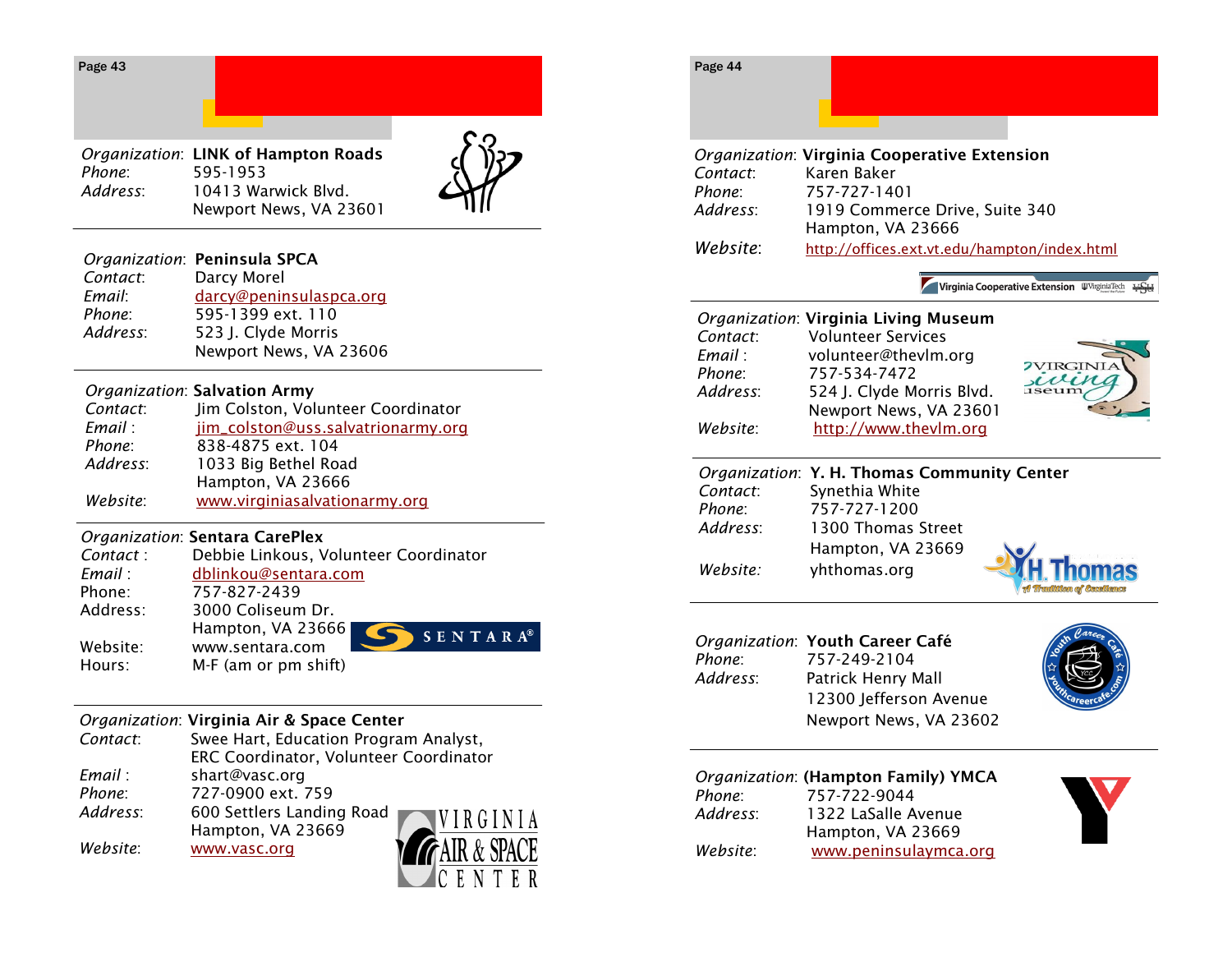

### **Other Avenues for Community Engagement**

There are many other ways to become engaged in your community which at times can require as little as showing support for a cause. Some of these include:

- Donate Blood
- Volunteer during Special Events
- Organize a Food Drive
- Organize a Clothing Drive
- Participate in a 5K Walk/Run
- Fundraiser and/or participate in large-scale community projects (i.e. Relay for Life, Heart Walk etc.)
- Donate money
- Attend awareness events for causes about which you feel passionate (i.e. candlelight vigils for domestic violence victims, information sessions on child abuse etc.)

### **Faith Community**

In addition, most churches have a number of ways that you can contribute. Ask for ways to volunteer at your church or one in your neighborhood. Many churches have lunch and dinner programs for those in need. They also have as many other outreach ministries.

### **Information of Youth & Community Service**

For ideas about other ways to serve your community and information on grants that can fund your service, check out:

Youth Service America www.ysa.org

Corporation for National & Community Service www.nationalservice.gov

### **School Service Opportunities**

Don't for forget one of the first places that you can you go for service, leadership and work experience opportunities is your school. Below is a sample of many ways that you can become exposed.

### *Service & Leadership Opportunities*

Key Club

Keyettes

National Honor Society

Student Council Association (Leadership)

Class Officer (Freshman, Sophomore, Junior, Senior (Leadership)

Principal's Advisory Groups

Superintendent's Advisory Group (Leadership)

### **Check your school for a full list of other service and leadership opportunities.**